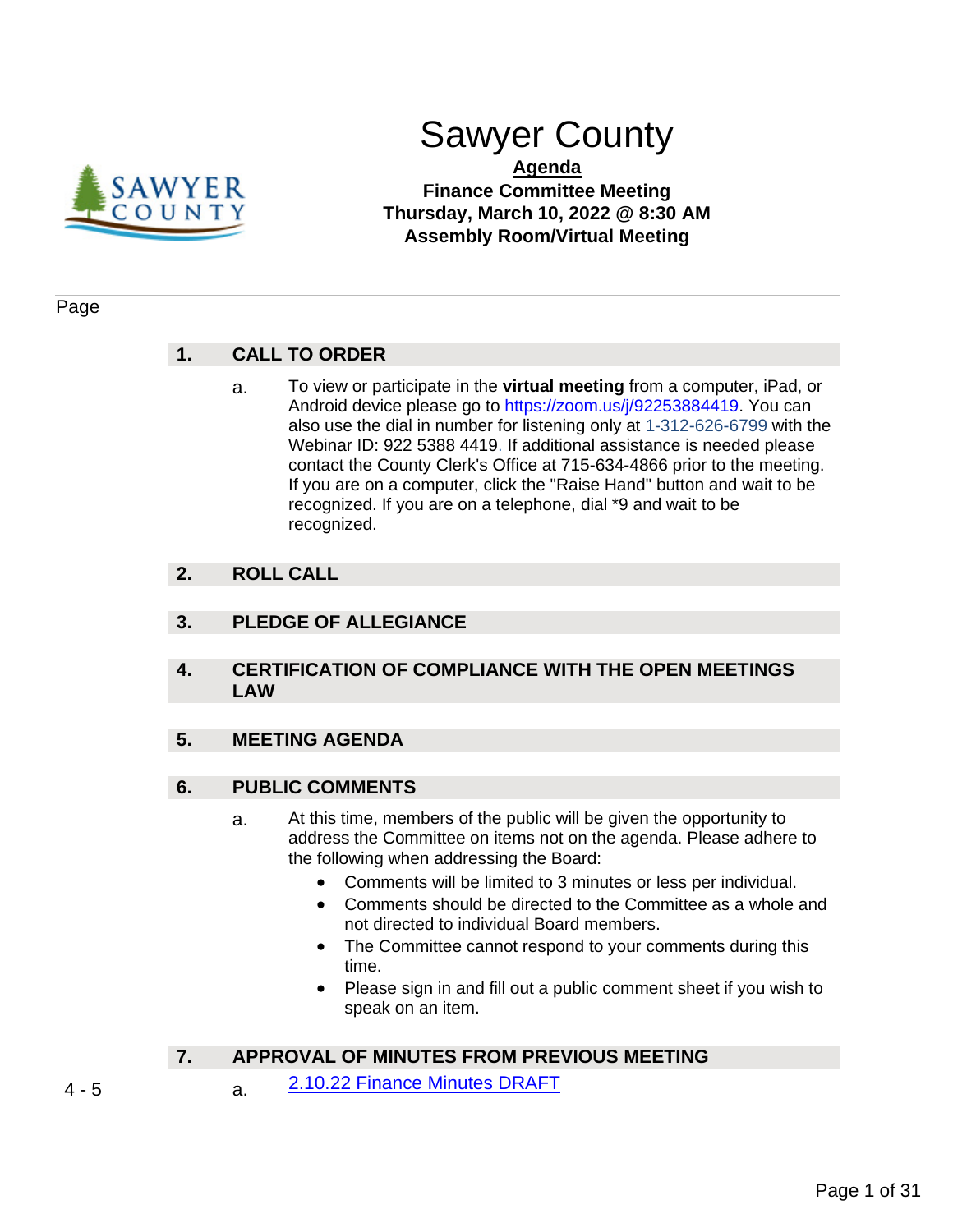# **8. SAWYER COUNTY TREASURERS DEPARTMENT**

6 - 7 **a.** [DOR Annual County Sales Tax Distribution](#page-5-0)

# **9. AMBULANCE SERVICE RATE SURVEY (DISCUSSION AND POSSIBLE ACTION)**

- 8 a. Resolution to Authorize Rate Increase to Ambulance Dept. Client Rates Res 2022 - [Authorizing Ambulance Rate Increase](#page-7-0)
- 9 b. [Sawyer County Ambulance Department Rate Survey](#page-8-0)

# **10. ARPA FUNDING UPDATE**

a. Ad Hoc Committee (discussion and possible action)

# **11. COURTHOUSE CONSTRUCTION UPDATE**

- a. Closed Session Courthouse Construction Bid Update (discussion and possible action) - pursuant to Wis. Statute 19.85(1)(e) deliberating or negotiating the purchasing of public properties, the investing of public funds, or conducting other specified public business, whenever competitive or bargaining reasons require a closed session.
- b. Open Session
- 10 28 c. Award Resolution Res 2022 Awarding the Sale of \$8,000,000 General Obligation Building Bonds, Series 2022 (discussion and possible action) Res 2022- [RESOLUTION AWARDING THE SALE OF](#page-9-0)  [\\$8,000,000 GENERAL OBLIGATION BUILDING BONDS,](#page-9-0)  [SERIES 2022](#page-9-0)

29 - 31 d. Initial Resolution Authorizing General Obligation Bonds in an Amount Not to Exceed \$1,500,000 (discussion and possible action) Res 2022 - [INITIAL RESOLUTION AUTHORIZING GENERAL](#page-28-0)  [OBLIGATION BONDS IN AN AMOUNT NOT TO EXCEED](#page-28-0)  [\\$1,500,000 FOR COURTHOUSE FACILITIES](#page-28-0)

# **12. FUTURE AGENDA ITEMS**

### **13. CORRESPONDENCE, REPORTS FROM CONFERENCES AND MEETINGS, OTHER MATTERS FOR DISCUSSION ONLY**

# **DISCLAIMER:**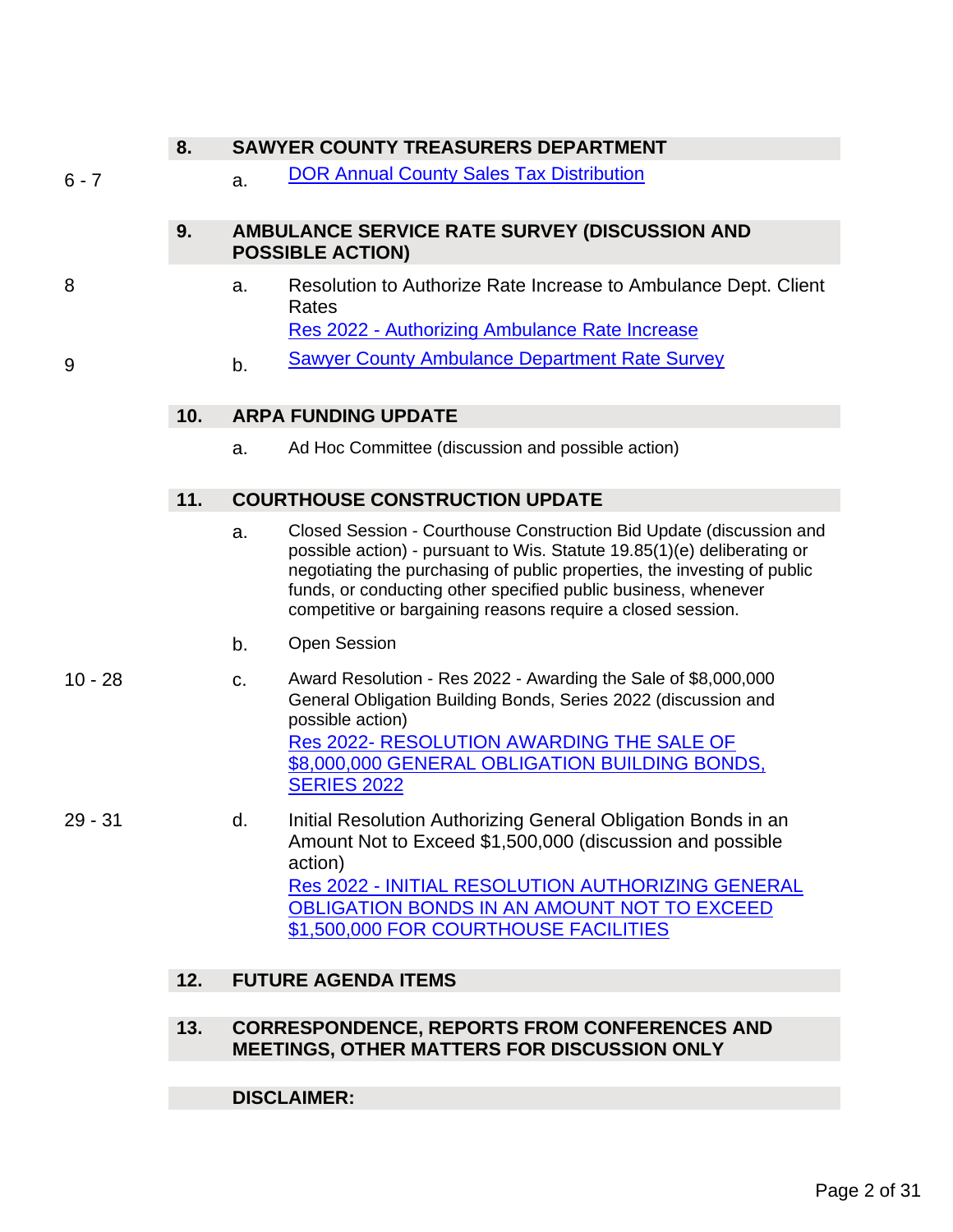*A quorum of the County Board of Supervisors or of any of its committees may be present at this meeting to listen and observe. Neither the Board nor any of the committees have established attendance at this meeting as an official function of the Board or committee(s) or otherwise made a determination that attendance at the meeting is necessary to carry out the Board or committee's function. The only purpose for other supervisors attending the meeting is to listen to the information presented. Neither the Board nor any committee (other than the committee providing this notice and agenda) will take any official action with respect to this noticed meeting.*

*Copy sent via email to: County Clerk and News Media. Note: Any person wishing to attend whom, because of a disability, requires accommodation should call the Sawyer County Clerk's Office (715.634.4866) at least 24 hours before the scheduled meeting so appropriate arrangements can be made.*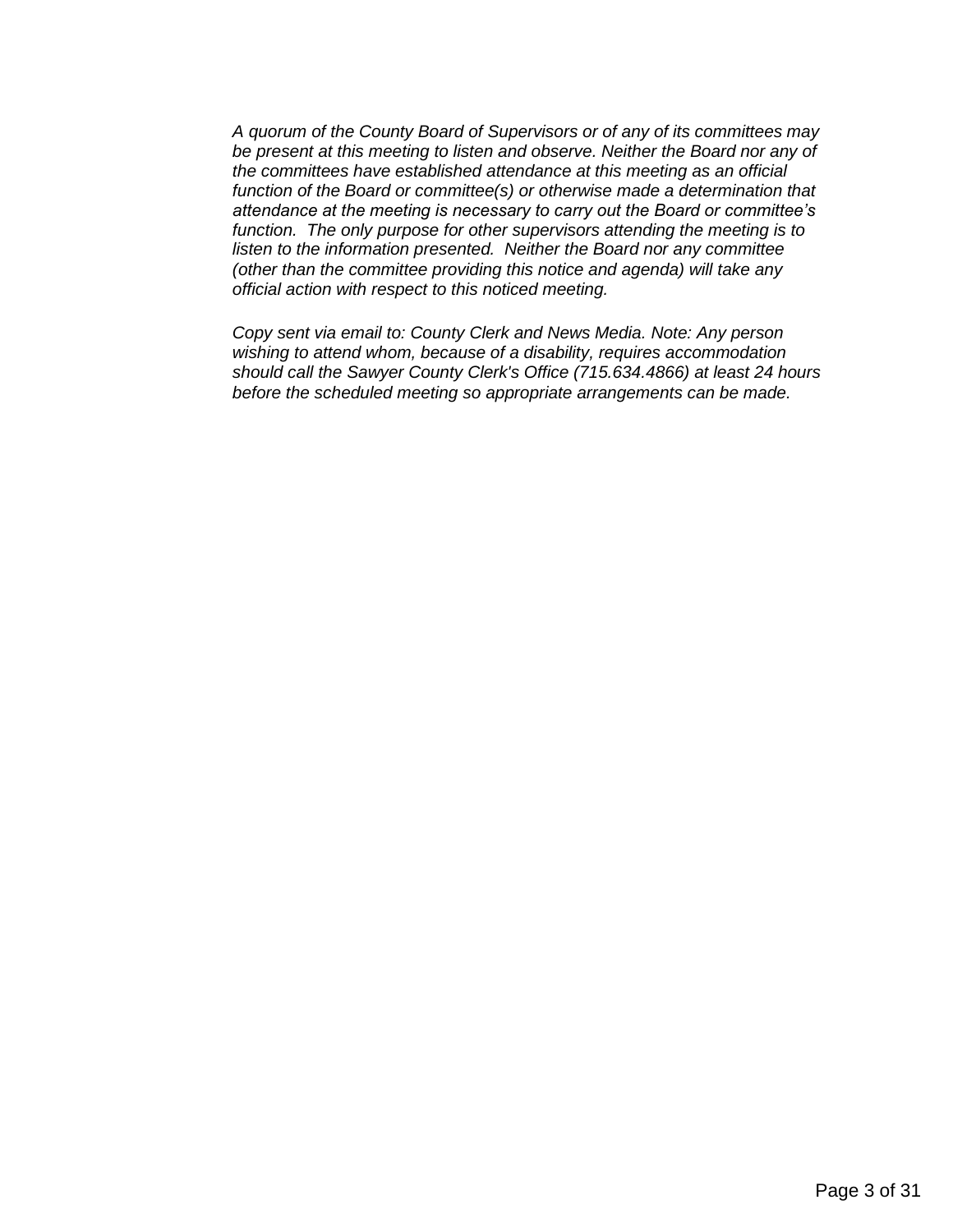<span id="page-3-0"></span>**Minutes of the February 10th meeting of the Sawyer County Finance Committee Of the Sawyer County Board of Supervisors Assembly Room; Sawyer County**



#### **Voting Committee Members (X) Present: Others Present:** Chair: **Bruce Paulsen** Tom Hoff Sheldon Johnson  $\boxtimes$  Ron Kinsley, Vice Chair **Lynn Fitch** Lynn Fitch Michelle Wiberg – Virtual  $\boxtimes$  Dawn Petit – Virtual  $\blacksquare$  $\boxtimes$  Tom Duffy  $\blacksquare$  Tom Duffy  $\blacksquare$  $\boxtimes$  Stacey Hessel - Virtual Andrew Grimm

**Call to Order –**Vice Chair Kinsley called the meeting to order at 8:30 am.

**Certification of Compliance** with the open meeting law was met. Roll Call taken and quorum was met.

**Meeting Agenda –**

#### **Public Comments –**

**Minutes of the previous meeting –** A motion was made by Mr. Duffy to approve the minutes of the January 13, 2022, meeting; second by Ms. Hessel. Motion carried without negative vote.

**Sawyer County Treasurer's Department** -- Mr. Keefe provided a review of ARPA funding that has become available through Wisconsin DOA for homeowners who have fallen behind in taxes since 2018. We have applied for the program and are waiting to hear if we've been awarded. If approved, there are funds available to homeowners for past-due taxes. A motion to approve participation was made by Mr. Duffy; seconded by Ms. Petit. Motion carried without negative vote. Mr. Keefe reviewed a current sales tax graph which indicates that our sales tax revenue was approximately \$650,000 ahead of what was budgeted.

**ARPA Funding Update** – Mr. Peters presented three broadband proposals for consideration. Norvado is requesting \$100,000 of ARPA funds to complete a project from Draper/Loretta, down through Winter and east on Highway W. It includes serving 1,421 rooftops. A motion was made by Ms. Petit to approve this request and forward to County Board; second by Mr. Kinsley. The motion carried  $3 - 1$  with a "nay" vote from Mr. Duffy.

A request from Bevcomm was made for a project in 2022. The original request for this project was \$350,000 serving 566 rooftops in Meteor, Weirgor, Meadowbrook Towns. Becomm advised they would consider a \$100,000 allotment from Sawyer County. A motion to approve the \$100,000 request and forward to County Board was made by Ms. Petit; second by Mr. Kinsley. The motion carried 3 – 1 with a "nay" vote from Mr. Duffy.

Mosaic Technologies presented a request for an extension of the previous broadband grant project. They request \$400,000 to serve 1,471 roof tops in Sand Lake and Bass Lake Towns. Implementation would be in 2023. A motion was made by Mr. Kinsley; second by Ms. Petit to approve this request and forward to the County Board. The motion carried 3 – 1 with a "nay" vote from Mr. Duffy. A fourth request from SK TV Systems had been withdrawn.

**Bond Issuance Process** -- Mr. Hoff introduced the planning stages for the funding of the courthouse remodel. The County will be working with PMA Securities to issue bonds for the project. Michelle Wiberg from PMA Securities reviewed the presentation provided in the agenda packet which outlines the financing schedule with a final adoption of the award nomination at the March CB meeting. Interest rates won't be locked in until March 17<sup>th</sup>.

**Finance Department Update** – Mr. Keefe announced his pending retirement effective the end of April or May.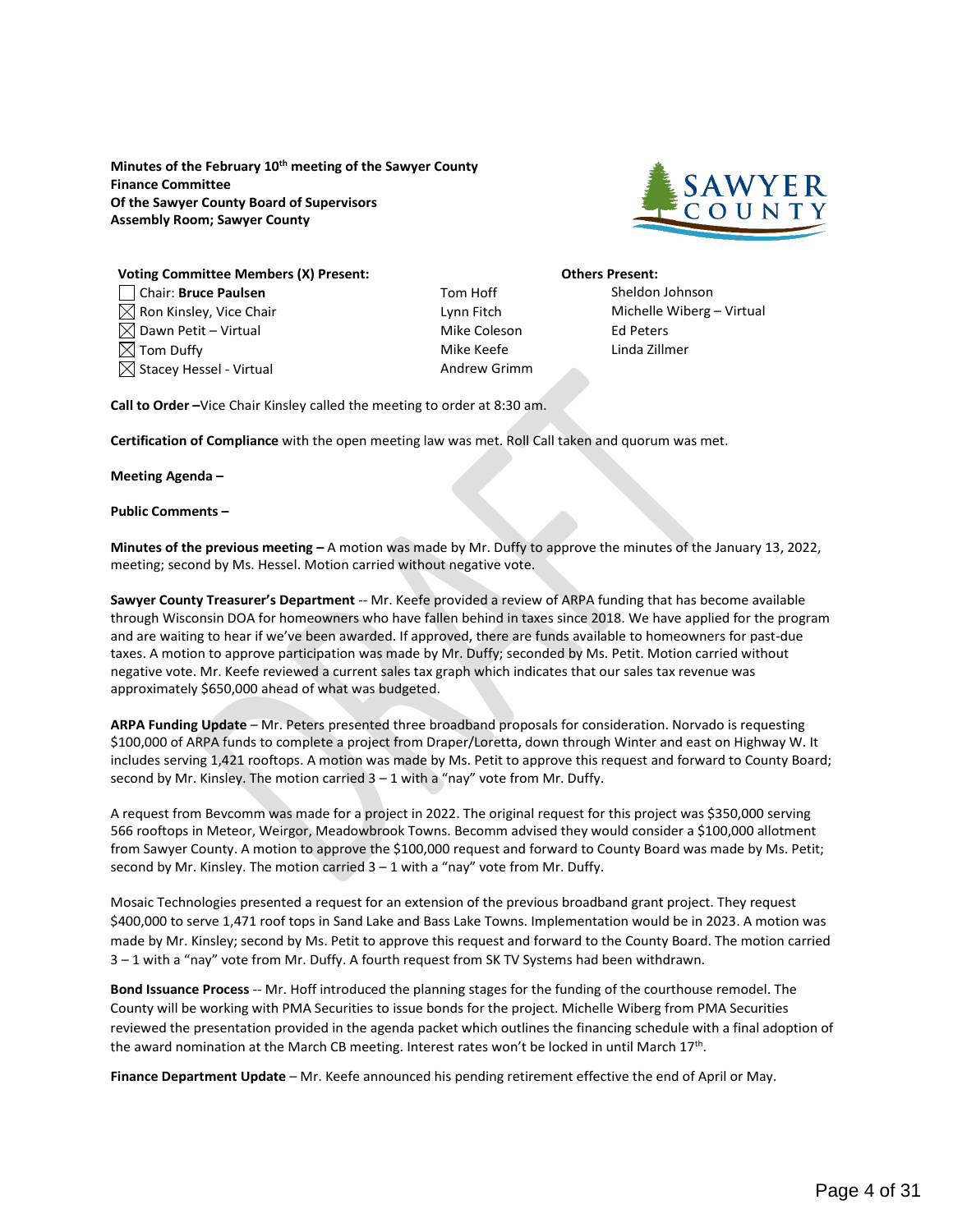**Future Agenda Items –** ARPA Funding Priorities List

**Meeting Date/Time –** The next meeting of the Finance Committee will be Thursday, March 10, 2022, at 8:30 am in the Assembly Room.

Meeting adjourned at 9:45 am Minutes recorded by Lynn Fitch, County Clerk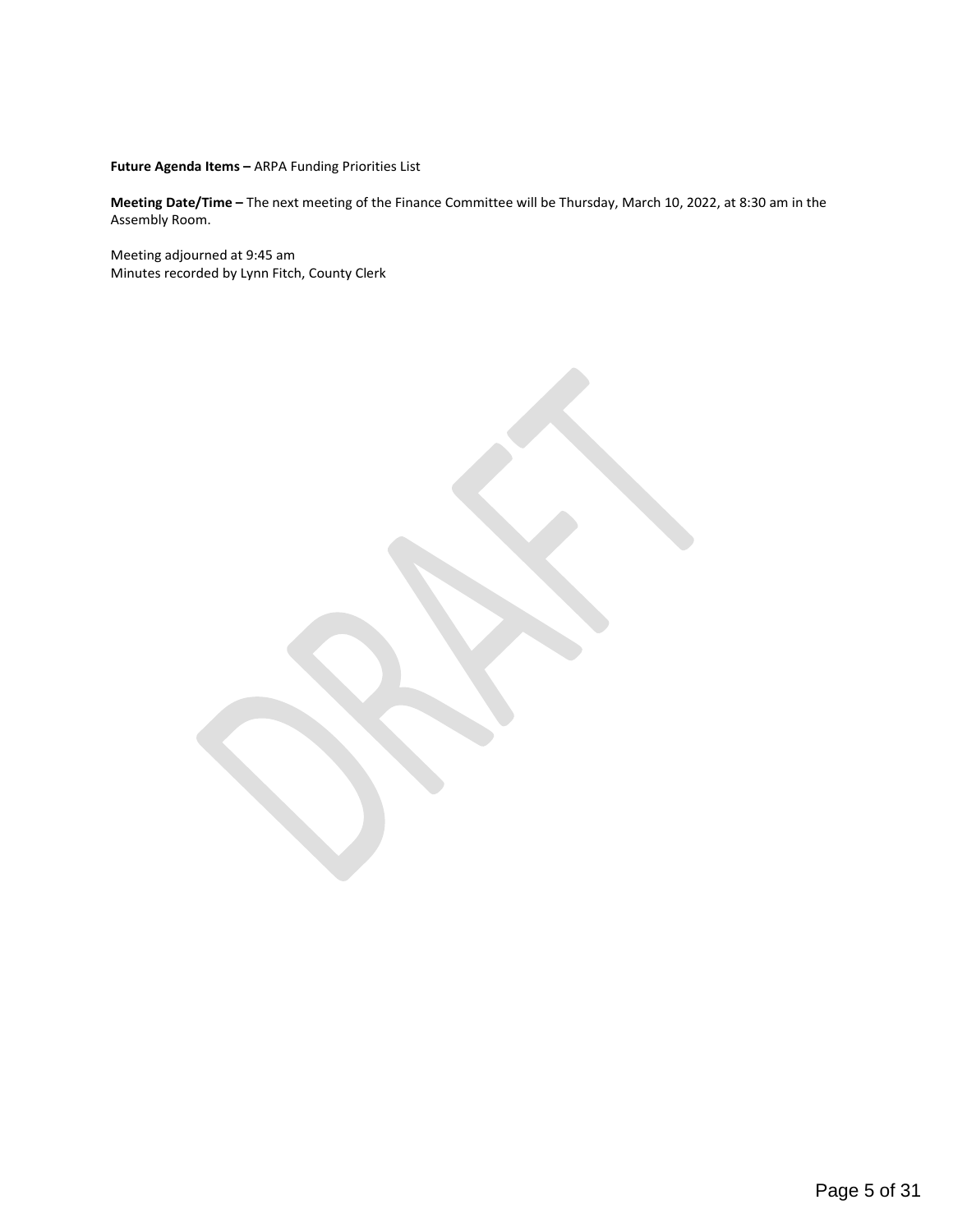<span id="page-5-0"></span>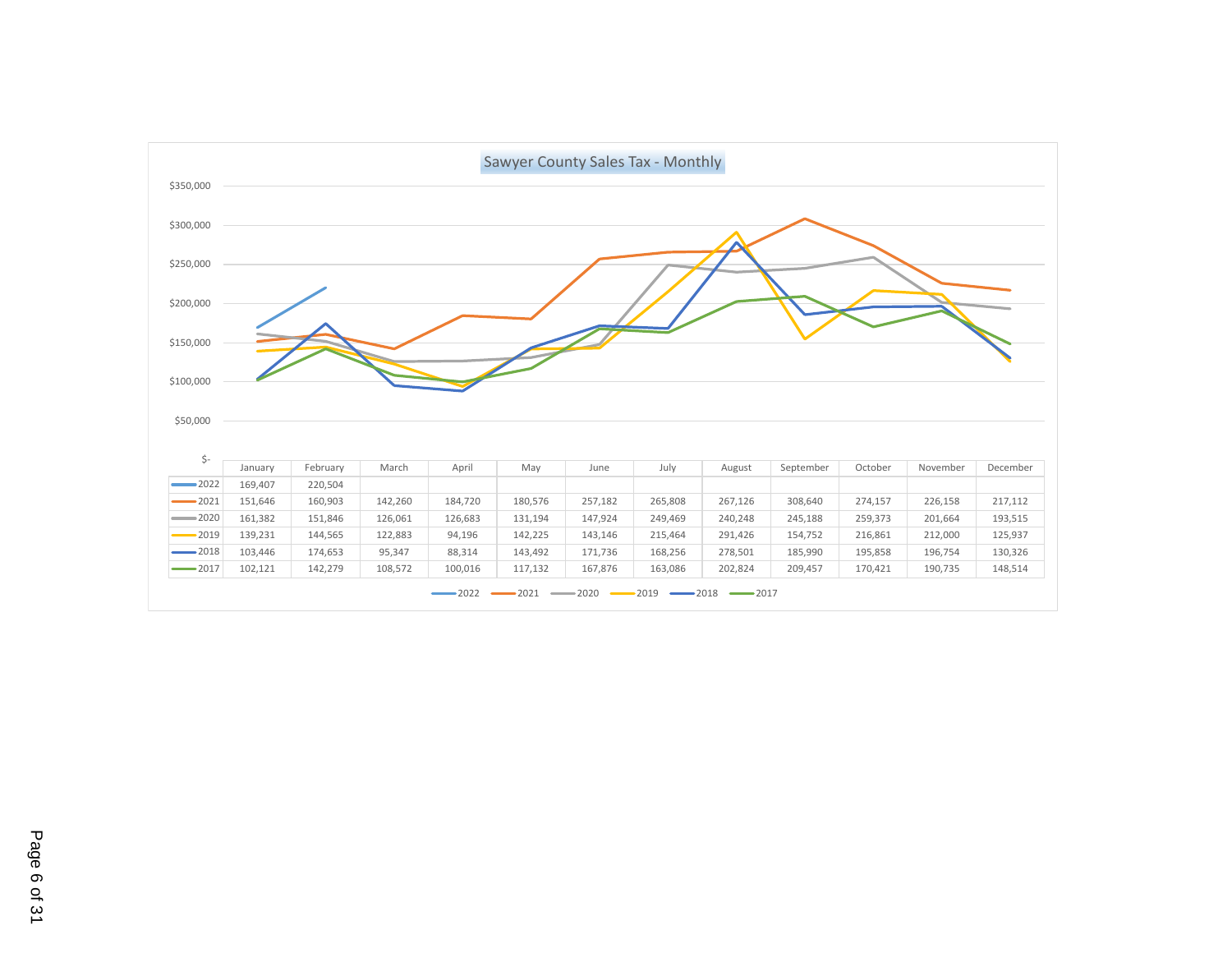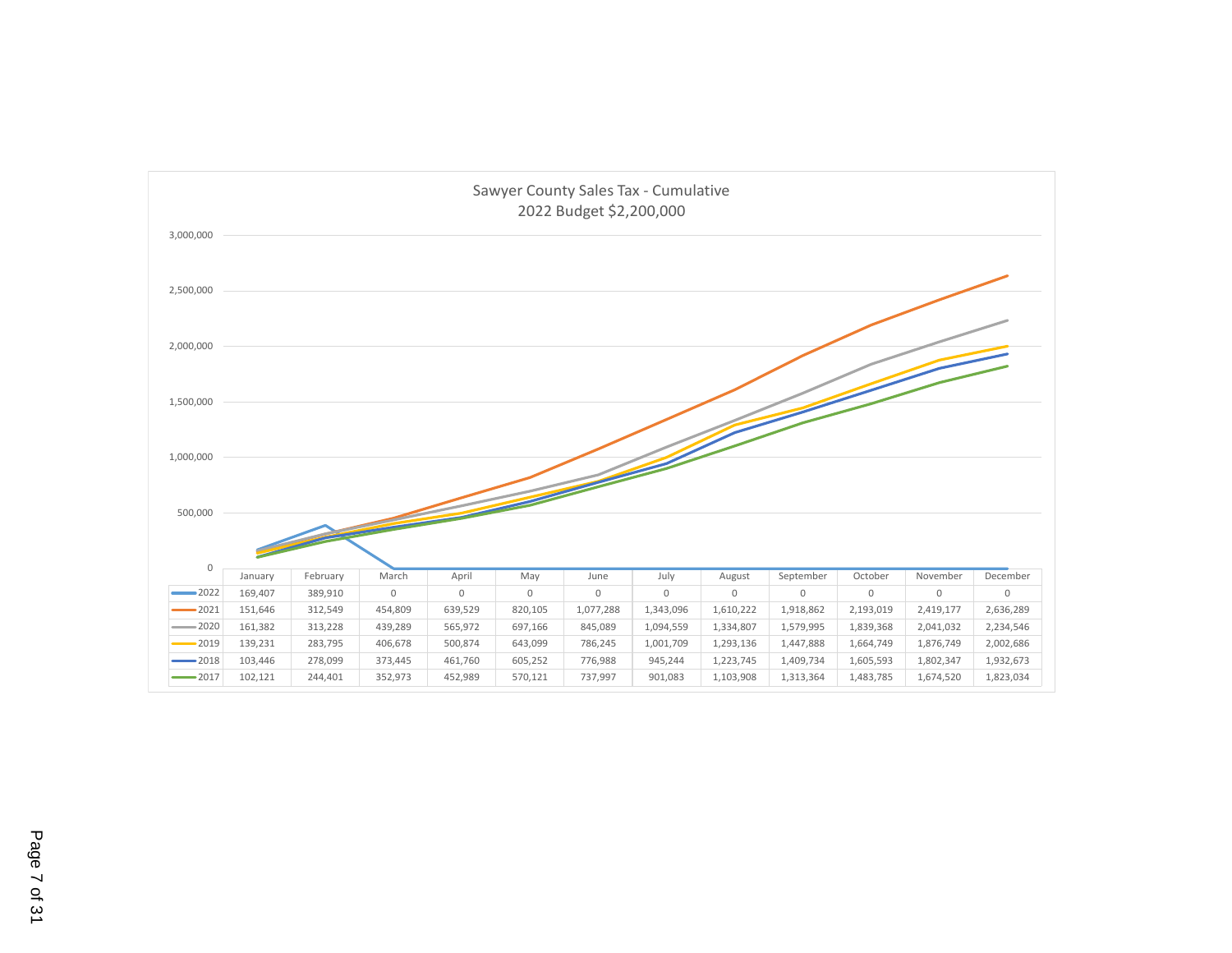<span id="page-7-0"></span>

| 1                                                                    | Resolution 2022-                                                                                                                                                                                                                                                                                                                                                                                                                                                                                                                                                                                                                                                                                                                                                                                                                                                                                                                            |  |  |  |  |
|----------------------------------------------------------------------|---------------------------------------------------------------------------------------------------------------------------------------------------------------------------------------------------------------------------------------------------------------------------------------------------------------------------------------------------------------------------------------------------------------------------------------------------------------------------------------------------------------------------------------------------------------------------------------------------------------------------------------------------------------------------------------------------------------------------------------------------------------------------------------------------------------------------------------------------------------------------------------------------------------------------------------------|--|--|--|--|
| 2                                                                    |                                                                                                                                                                                                                                                                                                                                                                                                                                                                                                                                                                                                                                                                                                                                                                                                                                                                                                                                             |  |  |  |  |
| 3<br>4                                                               | SAWYER COUNTY BOARD OF SUPERVISORS RESOLUTION TO AUTHORIZE A RATE INCREASE TO THE<br>AMBULANCE DEPARTMENT CLIENT RATES BILLED FOR SERVICE                                                                                                                                                                                                                                                                                                                                                                                                                                                                                                                                                                                                                                                                                                                                                                                                   |  |  |  |  |
| 5                                                                    |                                                                                                                                                                                                                                                                                                                                                                                                                                                                                                                                                                                                                                                                                                                                                                                                                                                                                                                                             |  |  |  |  |
| 6                                                                    | WHEREAS, from time to time it is necessary to review rates billed for Sawyer County services; and,                                                                                                                                                                                                                                                                                                                                                                                                                                                                                                                                                                                                                                                                                                                                                                                                                                          |  |  |  |  |
| $\overline{7}$<br>8                                                  | WHEREAS, Lifequest Services, Sawyer County's new billing company, provided a rate survey of area<br>ambulance rates billed per category, per attached Schedule A; and,                                                                                                                                                                                                                                                                                                                                                                                                                                                                                                                                                                                                                                                                                                                                                                      |  |  |  |  |
| 9                                                                    | WHEREAS, the survey shows Sawyer County rates billed are low compared to area services; and,                                                                                                                                                                                                                                                                                                                                                                                                                                                                                                                                                                                                                                                                                                                                                                                                                                                |  |  |  |  |
| 10<br>11                                                             | WHEREAS, the Public Safety Committee has reviewed the survey and recommends Sawyer County<br>increase the applicable rates billed to the recommended rates per Lifequest Services.                                                                                                                                                                                                                                                                                                                                                                                                                                                                                                                                                                                                                                                                                                                                                          |  |  |  |  |
| 12                                                                   | NOW, THEREFORE, BE IT RESOLVED, the County Board determines the following:                                                                                                                                                                                                                                                                                                                                                                                                                                                                                                                                                                                                                                                                                                                                                                                                                                                                  |  |  |  |  |
| 13<br>14<br>15<br>16<br>17<br>18<br>19<br>20<br>21<br>22<br>23<br>24 | Recitals. The recitals set forth above are true and correct, and are hereby incorporated<br>1.<br>into this Resolution.<br>2. Approval of Ambulance Billing Rates. The County Board hereby approves an increase in<br>fees for Ambulance Service to help cover the increased cost of program expenditures.<br>3. Health, Welfare and Safety. The County's approval of this Resolution is beneficial to the<br>health, welfare and safety of the County's residents, taxpayers and visitors.<br>BE IT FURTHER RESOLVED, that all actions heretofore taken by the Board of Supervisors and other<br>appropriate public officers and agents of the County with respect to the matters contemplated<br>under this Resolution are hereby ratified, confirmed and approved.<br>Recommended for adoption by the Sawyer County Board of Supervisors at its meeting on March 17,<br>2022, by this Sawyer County Finance Committee on March 10, 2022. |  |  |  |  |
| 25<br>26                                                             | Bruce Paulsen, Chair<br>Ron Kinsley, Vice Chair                                                                                                                                                                                                                                                                                                                                                                                                                                                                                                                                                                                                                                                                                                                                                                                                                                                                                             |  |  |  |  |
| 27<br>28                                                             | Tom Duffy, Member<br>Dawn Petit, Member                                                                                                                                                                                                                                                                                                                                                                                                                                                                                                                                                                                                                                                                                                                                                                                                                                                                                                     |  |  |  |  |
| 29<br>30                                                             | Stacey Hessel, Member                                                                                                                                                                                                                                                                                                                                                                                                                                                                                                                                                                                                                                                                                                                                                                                                                                                                                                                       |  |  |  |  |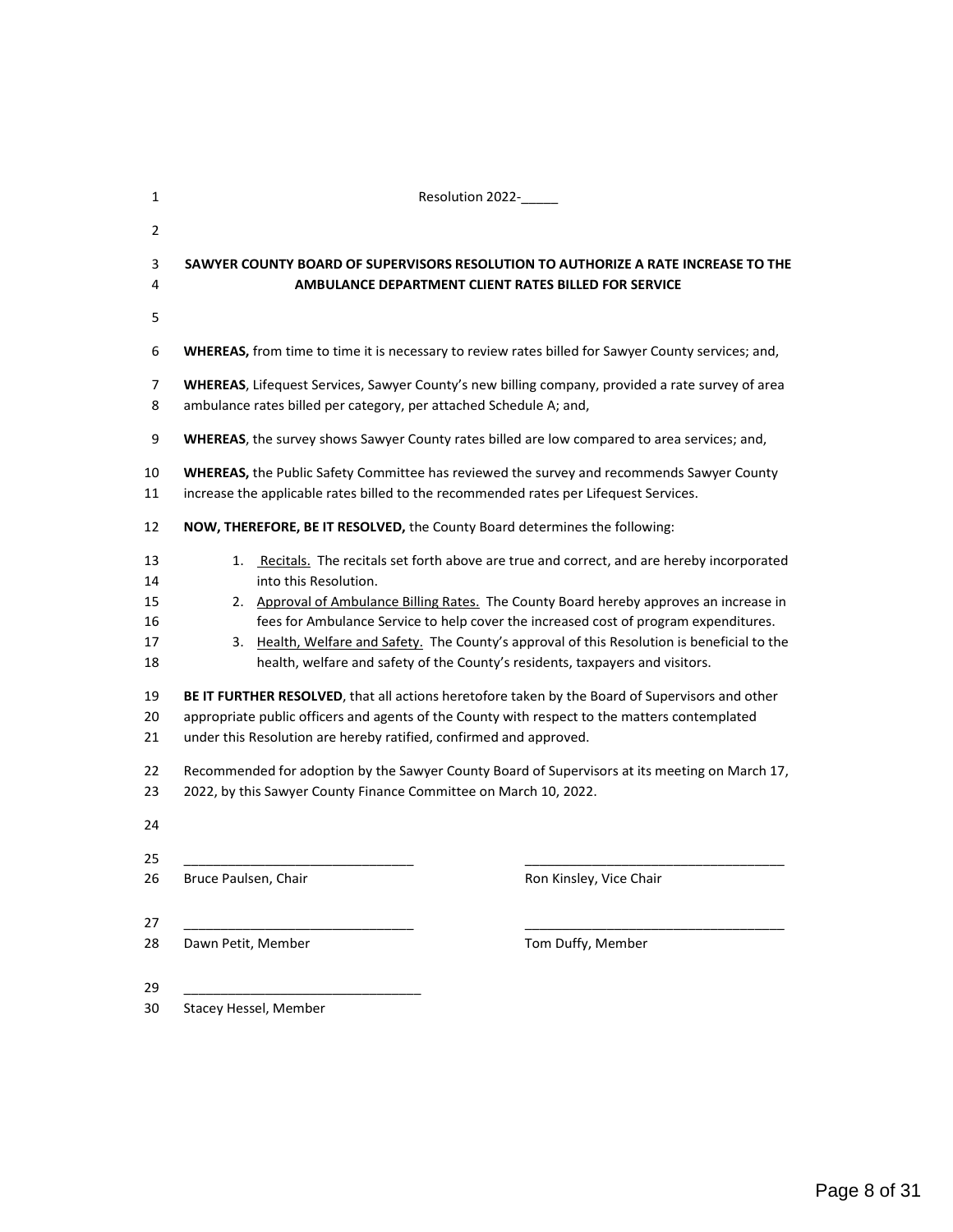Schedule A

<span id="page-8-0"></span>

| <b>Sawyer County Ambulance Department</b><br><b>Rate Survey</b> |                                               |                                       |                                                |                                                       |                                                 |                                    |                                                        |              |                     |
|-----------------------------------------------------------------|-----------------------------------------------|---------------------------------------|------------------------------------------------|-------------------------------------------------------|-------------------------------------------------|------------------------------------|--------------------------------------------------------|--------------|---------------------|
| Service                                                         | <b>Baldwin</b><br>Ambulance<br><b>Service</b> | <b>Rhinelander Fire</b><br>Department | <b>Chippewa Falls</b><br>Fire and<br>Emergency | <b>Chippewa Fire</b><br>Protection<br><b>District</b> | City of Eau<br><b>Claire Fire and</b><br>Rescue | <b>Ellsworth Area</b><br>Ambulance | <b>Sawyer County</b><br>Ambulance<br><b>Department</b> | Average      | Recommended<br>Rate |
| <b>Description</b>                                              |                                               |                                       |                                                |                                                       |                                                 |                                    |                                                        |              |                     |
| <b>ALS - Resident</b>                                           | 1,828<br>\$                                   | \$<br>1,175                           | Ŝ.<br>1,275                                    | \$.<br>1,495                                          | <b>\$</b><br>1,300                              | \$<br>1,550                        | 1,200<br>\$                                            | \$<br>1,403  | 1,500               |
| ALS - Non Resident                                              | 1,828<br>\$                                   | <b>S</b><br>1,325                     | 1,530<br>-S                                    | 1,625<br>\$.                                          | 1,500<br>-\$                                    | 1,700<br>\$                        | 1.200                                                  | \$.<br>1,530 | 1.500               |
| ALS On Scene Care - Resident                                    | $\mathfrak{S}$<br>1.628                       | \$<br>850                             | Ŝ.<br>1,025                                    | 1,340<br><b>S</b>                                     | <b>S</b><br>1,275                               | \$<br>1,200                        | 650                                                    | \$<br>1,138  | 1,000               |
| ALS On Scene Care - Non Resident                                | 1.628<br>\$                                   | \$<br>950                             | Ŝ.<br>1.230                                    | <b>S</b><br>1.340                                     | <b>S</b><br>1,475                               | $\mathfrak{L}$<br>1,350            | 650                                                    | 1,232<br>\$  | 1.000               |
| ALS2 - Resident                                                 | \$<br>2,054                                   | $\mathfrak s$<br>2,085                | $\sqrt{3}$<br>1.425 $\sqrt{S}$                 | 1.695                                                 | . <b>S</b><br>1,500                             | $\mathfrak{L}$<br>1,875            | $\mathfrak{L}$<br>1,500                                | 1,733<br>\$. | 1.700               |
| ALS2 - Non Resident                                             | \$<br>2,054                                   | \$<br>2,185                           | $\mathbf{s}$<br>$1.710$ S                      | 1.825                                                 | <b>S</b><br>1,700                               | \$<br>2,025                        | 1,500                                                  | \$.<br>1,857 | 1.700               |
| <b>BLS - Resident</b>                                           | \$<br>1.795                                   | \$<br>1.000                           | Ŝ.<br>1.100                                    | 1,395<br>$\mathbf{s}$                                 | <sup>\$</sup><br>1.150                          | \$<br>1,300                        | $\mathfrak{L}$<br>1,000                                | 1.249        | 1,300               |
| <b>BLS - Non Resident</b>                                       | \$<br>1,795                                   | \$<br>1,100                           | - \$<br>1,320                                  | 1,525<br>- \$                                         | <b>S</b><br>1,350                               | \$<br>1,450                        | 1,000                                                  | 1,363        | 1,300               |
| BLS On Scene Care - Resident                                    | $\mathfrak{S}$<br>332                         | <b>S</b><br>425                       | <b>S</b><br>300                                | 300<br>- \$                                           | 325<br><b>S</b>                                 | 350<br>\$                          | 400                                                    | 347          | 400                 |
| BLS On Scene Care - Non Resident                                | \$<br>332                                     | 425<br>-\$                            | \$<br>360                                      | 300<br>- \$                                           | <b>S</b><br>325                                 | $\mathfrak{L}$<br>400              | 400<br><b>S</b>                                        | 363          | 400                 |
| <b>SCT - Resident</b>                                           | $\mathfrak{S}$<br>2.194                       | N <sub>C</sub>                        | \$.<br>1.600                                   | -\$<br>1.825                                          | <b>S</b><br>1.800                               | <b>NC</b>                          | \$<br>1,800                                            | 1.844        | 1.900               |
| <b>SCT - Non Resident</b>                                       | \$<br>2.194                                   | NC.                                   | \$<br>1.920                                    | - \$<br>1,950                                         | -\$<br>2.100                                    | <b>NC</b>                          | \$<br>1,800                                            | 1,993        | 1,900               |
| Mileage - Resident                                              | \$<br>24                                      | -\$<br>18                             | <sup>\$</sup><br>20                            | 21<br>- \$                                            | \$<br>20                                        | 22<br>\$                           | 21                                                     | 21           | 22                  |
| Mileage - Non Resident                                          | \$<br>24                                      | <b>S</b><br>18                        | <sup>\$</sup><br>24                            | 21<br>-\$                                             | <sup>\$</sup><br>20                             | 26<br>\$                           | 21<br>$\mathbf{s}$                                     | 22           | 22                  |

NC = Service does not have this charge

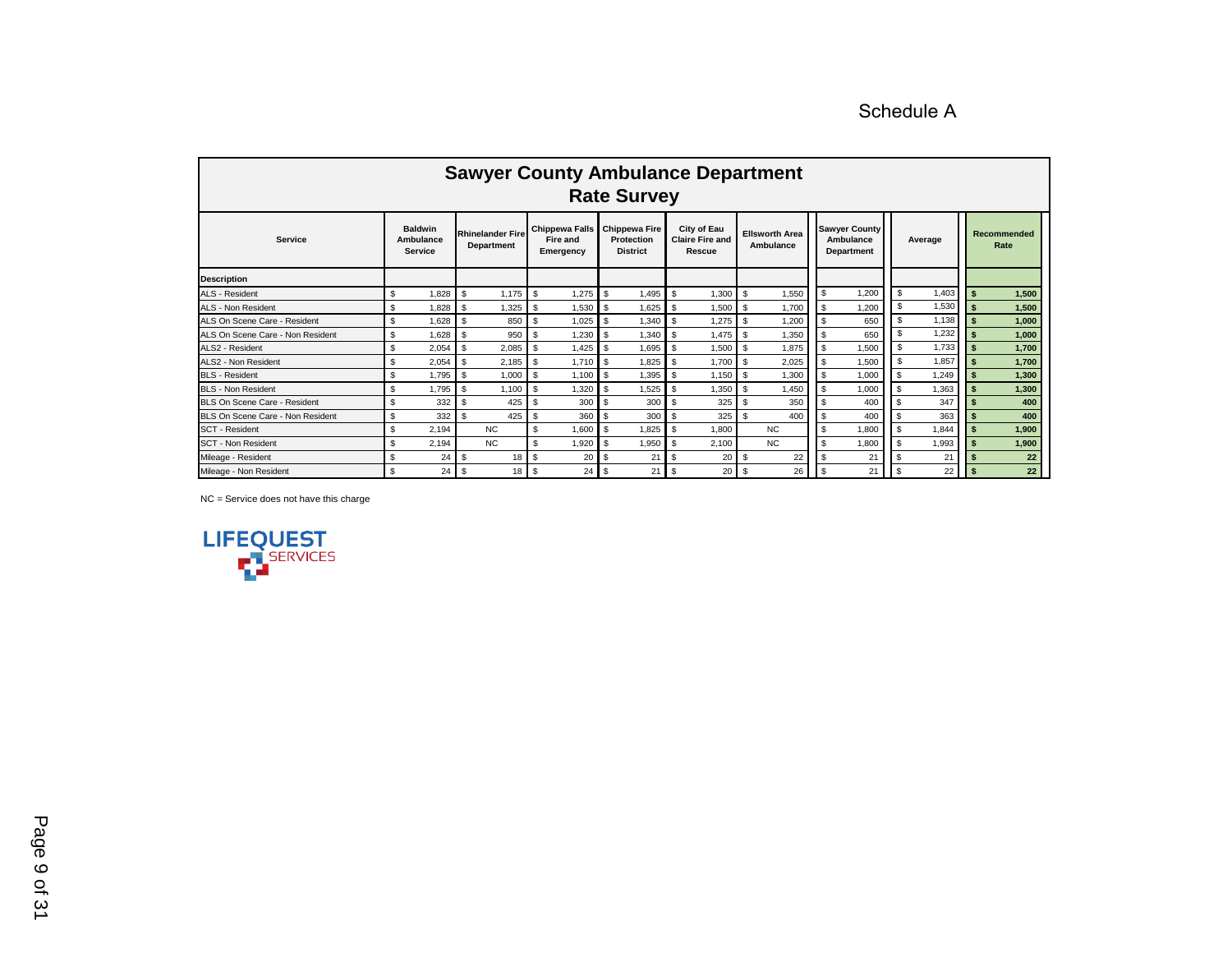<span id="page-9-0"></span>

| $\mathbf{1}$<br>$\overline{c}$                                        | <b>RESOLUTION NO.</b>                                                                                                                                                                                                                                                                                                                                                                                                                                                                                                                                                                            |
|-----------------------------------------------------------------------|--------------------------------------------------------------------------------------------------------------------------------------------------------------------------------------------------------------------------------------------------------------------------------------------------------------------------------------------------------------------------------------------------------------------------------------------------------------------------------------------------------------------------------------------------------------------------------------------------|
| $\mathfrak{Z}$<br>$\overline{\mathbf{4}}$<br>5                        | <b>RESOLUTION AWARDING THE SALE OF \$8,000,000</b><br><b>GENERAL OBLIGATION BUILDING BONDS, SERIES 2022</b>                                                                                                                                                                                                                                                                                                                                                                                                                                                                                      |
| $\sqrt{6}$<br>$\boldsymbol{7}$<br>$\,8\,$<br>$\mathbf{9}$<br>10<br>11 | <b>WHEREAS</b> , on February 18, 2021, the County Board of Supervisors of Sawyer County,<br>Wisconsin (the "County") by a vote of at least 3/4 of the members-elect, adopted an initial<br>resolution authorizing the issuance of general obligation bonds or notes in an amount not to exceed<br>\$8,000,000 for the public purpose of paying the cost of courthouse facilities, utilities, furnishings,<br>equipment, and other required operational components (collectively, the "Project") (the above-<br>referenced initial resolution is referred to herein as the "Initial Resolution"); |
| 12<br>13<br>14<br>15<br>16                                            | WHEREAS, the County has directed PMA Securities, LLC ("PMA") to take the steps<br>necessary to sell general obligation bonds designated "General Obligation Building Bonds, Series<br>2022" (the "Bonds") to pay the cost of the Project;                                                                                                                                                                                                                                                                                                                                                        |
| 17<br>18<br>19<br>20                                                  | WHEREAS, none of the proceeds of the Bonds shall be used to fund the operating<br>expenses of the general fund of the County or to fund the operating expenses of any special revenue<br>fund of the County that is supported by the property taxes;                                                                                                                                                                                                                                                                                                                                             |
| 21<br>22<br>23<br>24<br>25                                            | <b>WHEREAS</b> , PMA, in consultation with the officials of the County, prepared an Official<br>Notice of Sale (a copy of which is attached hereto as Exhibit A and incorporated herein by this<br>reference) setting forth the details of and the bid requirements for the Bonds and indicating that<br>the Bonds would be offered for public sale on March 17, 2022;                                                                                                                                                                                                                           |
| 26<br>27<br>28<br>29                                                  | <b>WHEREAS</b> , the County Clerk (in consultation with PMA) caused a form of notice of the<br>sale of the Bonds to be published and/or announced and caused the Official Notice of Sale to be<br>distributed to potential bidders offering the Bonds for public sale on March 17, 2022;                                                                                                                                                                                                                                                                                                         |
| 30<br>31<br>32<br>33                                                  | WHEREAS, the County has duly received bids for the Bonds as described on the Bid<br>Tabulation attached hereto as <b>Exhibit B</b> and incorporated herein by this reference (the "Bid<br>Tabulation");                                                                                                                                                                                                                                                                                                                                                                                          |
| 34<br>35<br>36<br>37<br>38<br>39<br>40                                | <b>WHEREAS</b> , it has been determined that the bid proposal (the "Proposal") submitted by<br>the financial institution listed first on the Bid Tabulation fully complies with the bid requirements<br>set forth in the Official Notice of Sale and is deemed to be the most advantageous to the County.<br>PMA has recommended that the County accept the Proposal. A copy of said Proposal submitted<br>by such institution (the "Purchaser") is attached hereto as $\overline{\text{Exhibit C}}$ and incorporated herein by<br>this reference; and                                           |
| 41<br>42<br>43                                                        | WHEREAS, the County Board of Supervisors now deems it necessary, desirable and in<br>the best interest of the County that the Bonds be issued in the aggregate principal amount of<br>\$8,000,000 for the public purpose of paying the cost of the Project.                                                                                                                                                                                                                                                                                                                                      |
| 44<br>45<br>46                                                        | <b>NOW, THEREFORE, BE IT RESOLVED</b> by the County Board of Supervisors of the<br>County that:                                                                                                                                                                                                                                                                                                                                                                                                                                                                                                  |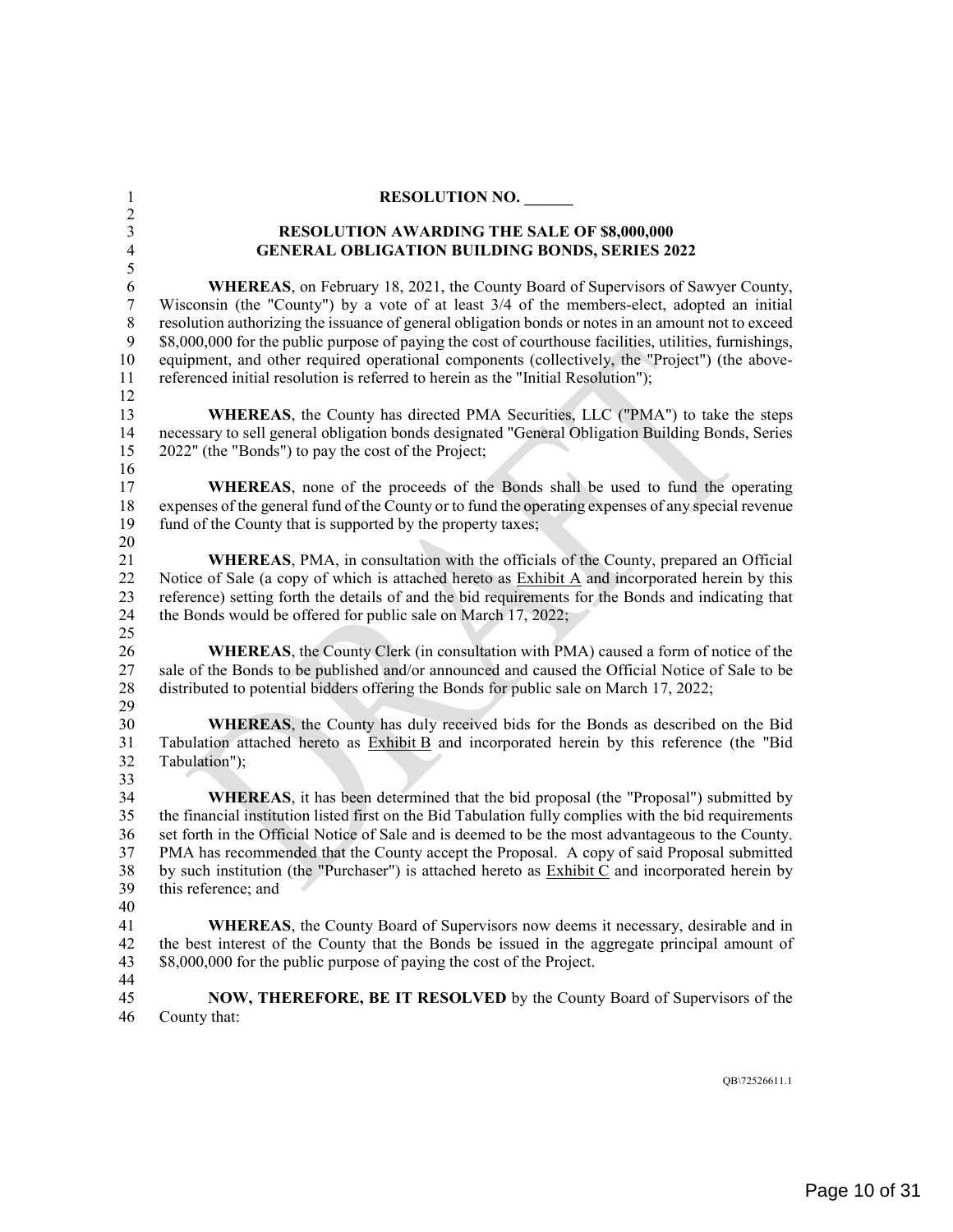Section 1A. Ratification of the Official Notice of Sale and Offering Materials. The County Board of Supervisors hereby ratifies and approves the details of the Bonds set forth in Exhibit A attached hereto as and for the details of the Bonds. The Official Notice of Sale and any other offering materials prepared and circulated by PMA are hereby ratified and approved in all respects. All actions taken by officers of the County and PMA in connection with the preparation and distribution of the Official Notice of Sale and any other offering materials are hereby ratified and approved in all respects.

 Section 1B. Award of the Bonds. For the purpose of paying the cost of the Project, there shall be borrowed pursuant to Section 67.04, Wisconsin Statutes and the Initial Resolution, the principal sum of EIGHT MILLION DOLLARS (\$8,000,000) from the Purchaser in accordance with the terms and conditions of the Proposal. The Proposal of the Purchaser offering to purchase the Bonds for the sum set forth on the Proposal, plus accrued interest to the date of delivery, resulting in a true interest cost as set forth on the Proposal, is hereby accepted. The Chairperson and County Clerk or other appropriate officers of the County are authorized and directed to execute an acceptance of the Proposal on behalf of the County. The good faith deposit of the Purchaser shall be applied in accordance with the Official Notice of Sale, and any good faith deposits submitted by unsuccessful bidders shall be promptly returned. The Bonds shall bear interest at the rates set forth on the Proposal.

 Section 2. Terms of the Bonds. The Bonds shall be designated "General Obligation Building Bonds. Series 2022"; shall be issued in the aggregate principal amount of \$8,000,000; shall be dated April 7, 2022; shall be in the denomination of \$5,000 or any integral multiple thereof; shall be numbered R-1 and upward; and shall bear interest at the rates per annum and mature on April 1 of each year, in the years and principal amounts as set forth on the Pricing Summary attached hereto as Exhibit D-1 and incorporated herein by this reference. Interest shall be payable semi-annually on April 1 and October 1 of each year commencing on April 1, 2023. Interest shall be computed upon the basis of a 360-day year of twelve 30-day months and will be rounded pursuant to the rules of the Municipal Securities Rulemaking Board. The schedule of principal and interest payments due on the Bonds is set forth on the Debt Service Schedule attached hereto as Exhibit D-2 and incorporated herein by this reference (the "Schedule").

Section 3. Redemption Provisions. The Bonds maturing on April 1, 2032 and thereafter are subject to redemption prior to maturity, at the option of the County, on April 1, 2031 or on any date thereafter. Said Bonds are redeemable as a whole or in part, and if in part, from maturities selected by the County, and within each maturity by lot, at the principal amount thereof, plus accrued interest to the date of redemption.

 If the Proposal specifies that any of the Bonds are subject to mandatory redemption, the 84 terms of such mandatory redemption shall be set forth on an attachment hereto as Exhibit MRP<br>85 and incorporated herein by this reference. Upon the optional redemption of any of the Bonds and incorporated herein by this reference. Upon the optional redemption of any of the Bonds subject to mandatory redemption, the principal amount of such Bonds so redeemed shall be 87 credited against the mandatory redemption payments established in Exhibit MRP for such Bonds in such manner as the County shall direct.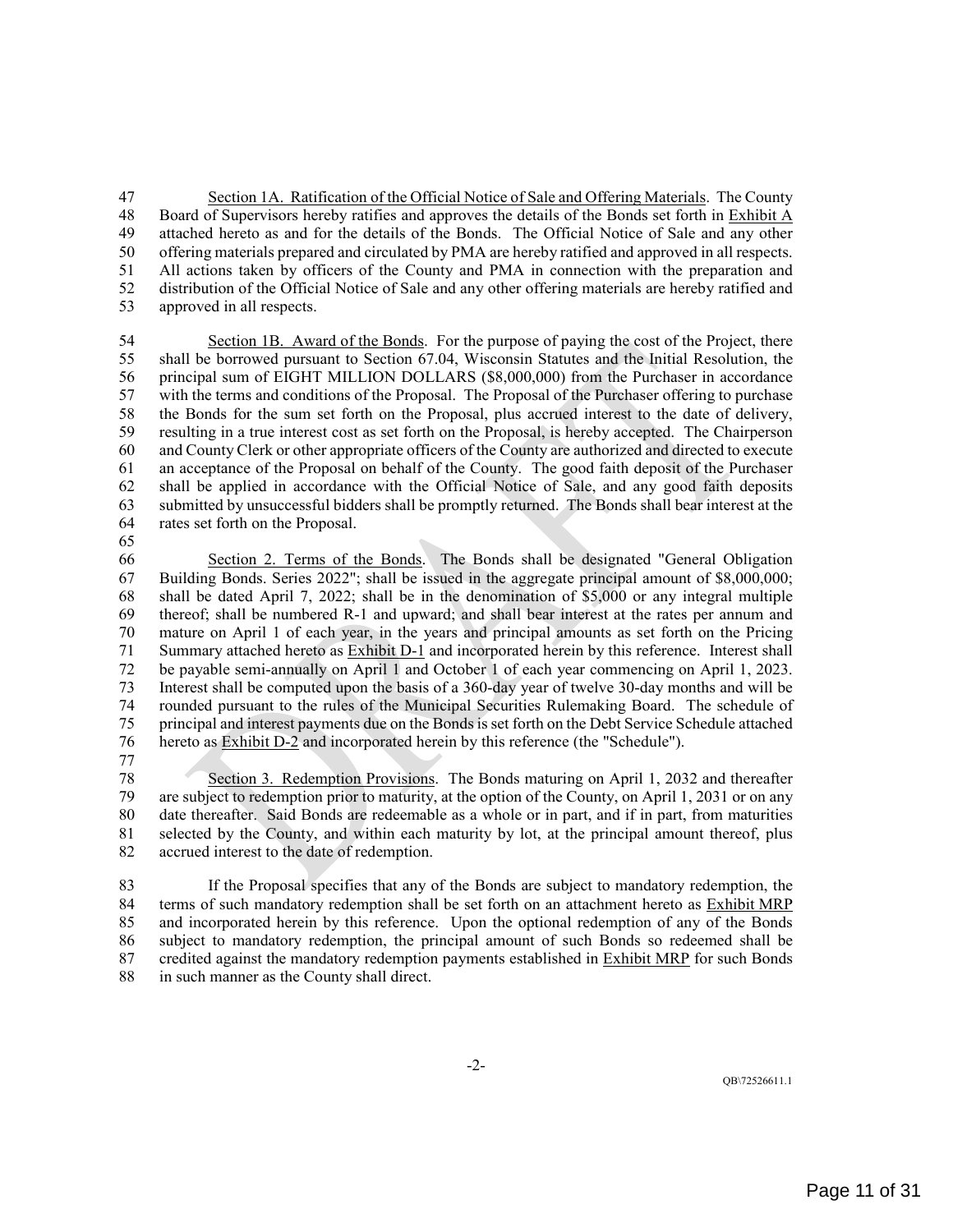Section 4. Form of the Bonds. The Bonds shall be issued in registered form and shall be executed and delivered in substantially the form attached hereto as Exhibit E and incorporated herein by this reference.

Section 5. Tax Provisions.

93 (A) Direct Annual Irrepealable Tax Levy. For the purpose of paying the principal of and interest on the Bonds as the same becomes due, the full faith, credit and resources of the 94 of and interest on the Bonds as the same becomes due, the full faith, credit and resources of the<br>95 County are hereby irrevocably pledged, and there is hereby levied upon all of the taxable property County are hereby irrevocably pledged, and there is hereby levied upon all of the taxable property of the County a direct annual irrepealable tax in the years 2022 through 2041 for the payments due in the years 2023 through 2042 in the amounts set forth on the Schedule.

98 (B) Tax Collection. So long as any part of the principal of or interest on the Bonds<br>99 remains unpaid, the County shall be and continue without power to repeal such levy or obstruct remains unpaid, the County shall be and continue without power to repeal such levy or obstruct the collection of said tax until all such payments have been made or provided for. After the issuance of the Bonds, said tax shall be, from year to year, carried onto the tax roll of the County and collected in addition to all other taxes and in the same manner and at the same time as other taxes of the County for said years are collected, except that the amount of tax carried onto the tax 104 roll may be reduced in any year by the amount of any surplus money in the Debt Service Fund<br>105 Account created below. Account created below.

 (C) Additional Funds. If at any time there shall be on hand insufficient funds from the aforesaid tax levy to meet principal and/or interest payments on said Bonds when due, the requisite amounts shall be paid from other funds of the County then available, which sums shall be replaced upon the collection of the taxes herein levied.

- 
- 
- 
- Section 6. Segregated Debt Service Fund Account.

 (A) Creation and Deposits. There be and there hereby is established in the treasury of the County, if one has not already been created, a debt service fund, separate and distinct from every other fund, which shall be maintained in accordance with generally accepted accounting principles. Debt service or sinking funds established for obligations previously issued by the County may be considered as separate and distinct accounts within the debt service fund.

 Within the debt service fund, there hereby is established a separate and distinct account designated as the "Debt Service Fund Account for General Obligation Building Bonds. Series 2022" (the "Debt Service Fund Account") and such account shall be maintained until the indebtedness evidenced by the Bonds is fully paid or otherwise extinguished. There shall be deposited into the Debt Service Fund Account (i) all accrued interest received by the County at the time of delivery of and payment for the Bonds; (ii) any premium which may be received by the County above the par value of the Bonds and accrued interest thereon; (iii) all money raised by the taxes herein levied and any amounts appropriated for the specific purpose of meeting principal of and interest on the Bonds when due; (iv) such other sums as may be necessary at any time to pay principal of and interest on the Bonds when due; (v) surplus monies in the Borrowed Money Fund as specified below; and (vi) such further deposits as may be required by Section 67.11, Wisconsin Statutes.

-3-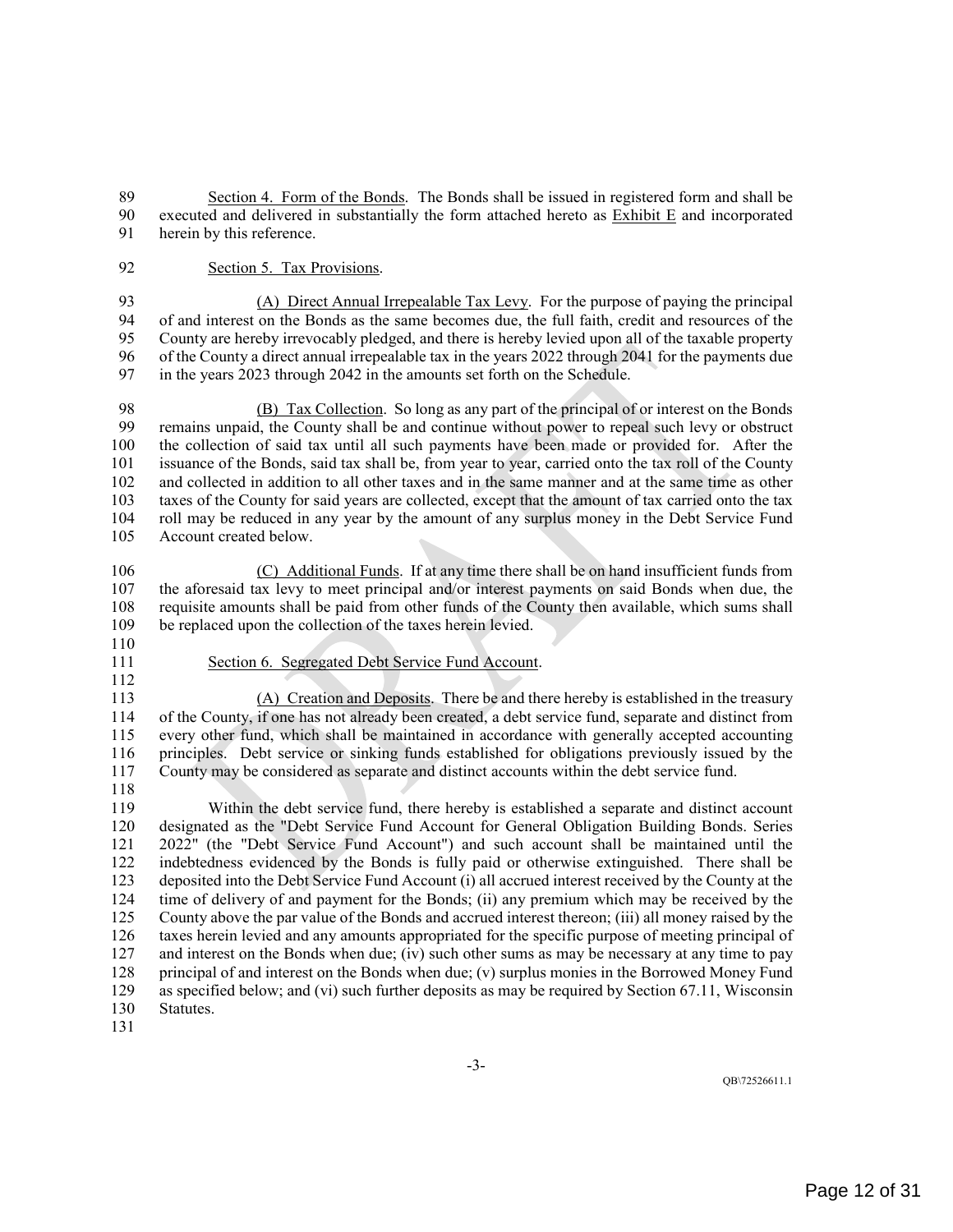(B) Use and Investment. No money shall be withdrawn from the Debt Service Fund Account and appropriated for any purpose other than the payment of principal of and interest on the Bonds until all such principal and interest has been paid in full and the Bonds canceled; provided (i) the funds to provide for each payment of principal of and interest on the Bonds prior to the scheduled receipt of taxes from the next succeeding tax collection may be invested in direct obligations of the United States of America maturing in time to make such payments when they are due or in other investments permitted by law; and (ii) any funds over and above the amount of such principal and interest payments on the Bonds may be used to reduce the next succeeding tax levy, or may, at the option of the County, be invested by purchasing the Bonds as permitted by and 141 subject to Section 67.11(2)(a), Wisconsin Statutes, or in permitted municipal investments under the pertinent provisions of the Wisconsin Statutes ("Permitted Investments"), which investments shall continue to be a part of the Debt Service Fund Account. Any investment of the Debt Service Fund Account shall at all times conform with the provisions of the Internal Revenue Code of 1986, as amended (the "Code") and any applicable Treasury Regulations (the "Regulations").

 (C) Remaining Monies. When all of the Bonds have been paid in full and canceled, and all Permitted Investments disposed of, any money remaining in the Debt Service Fund Account shall be transferred and deposited in the general fund of the County, unless the County Board of Supervisors directs otherwise.

 Section 7. Proceeds of the Bonds; Segregated Borrowed Money Fund. The proceeds of the Bonds (the "Bond Proceeds") (other than any premium and accrued interest which must be paid at the time of the delivery of the Bonds into the Debt Service Fund Account created above) shall be deposited into a special fund (the "Borrowed Money Fund") separate and distinct from all other funds of the County and disbursed solely for the purpose or purposes for which borrowed. In no event shall monies in the Borrowed Money Fund be used to fund operating expenses of the general fund of the County or of any special revenue fund of the County that is supported by property taxes. Monies in the Borrowed Money Fund may be temporarily invested in Permitted Investments. Any monies, including any income from Permitted Investments, remaining in the Borrowed Money Fund after the purpose or purposes for which the Bonds have been issued have been accomplished, and, at any time, any monies as are not needed and which obviously thereafter cannot be needed for such purpose(s) shall be deposited in the Debt Service Fund Account.

 Section 8. No Arbitrage. All investments made pursuant to this Resolution shall be Permitted Investments, but no such investment shall be made in such a manner as would cause the Bonds to be "arbitrage bonds" within the meaning of Section 148 of the Code or the Regulations and an officer of the County, charged with the responsibility for issuing the Bonds, shall certify as to facts, estimates, circumstances and reasonable expectations in existence on the date of delivery of the Bonds to the Purchaser which will permit the conclusion that the Bonds are not "arbitrage bonds," within the meaning of the Code or Regulations.

 Section 9. Compliance with Federal Tax Laws. (a) The County represents and covenants that the projects financed by the Bonds and the ownership, management and use of the projects will not cause the Bonds to be "private activity bonds" within the meaning of Section 141 of the Code. The County further covenants that it shall comply with the provisions of the Code to the extent necessary to maintain the tax-exempt status of the interest on the Bonds including, if applicable, the rebate requirements of Section 148(f) of the Code. The County further covenants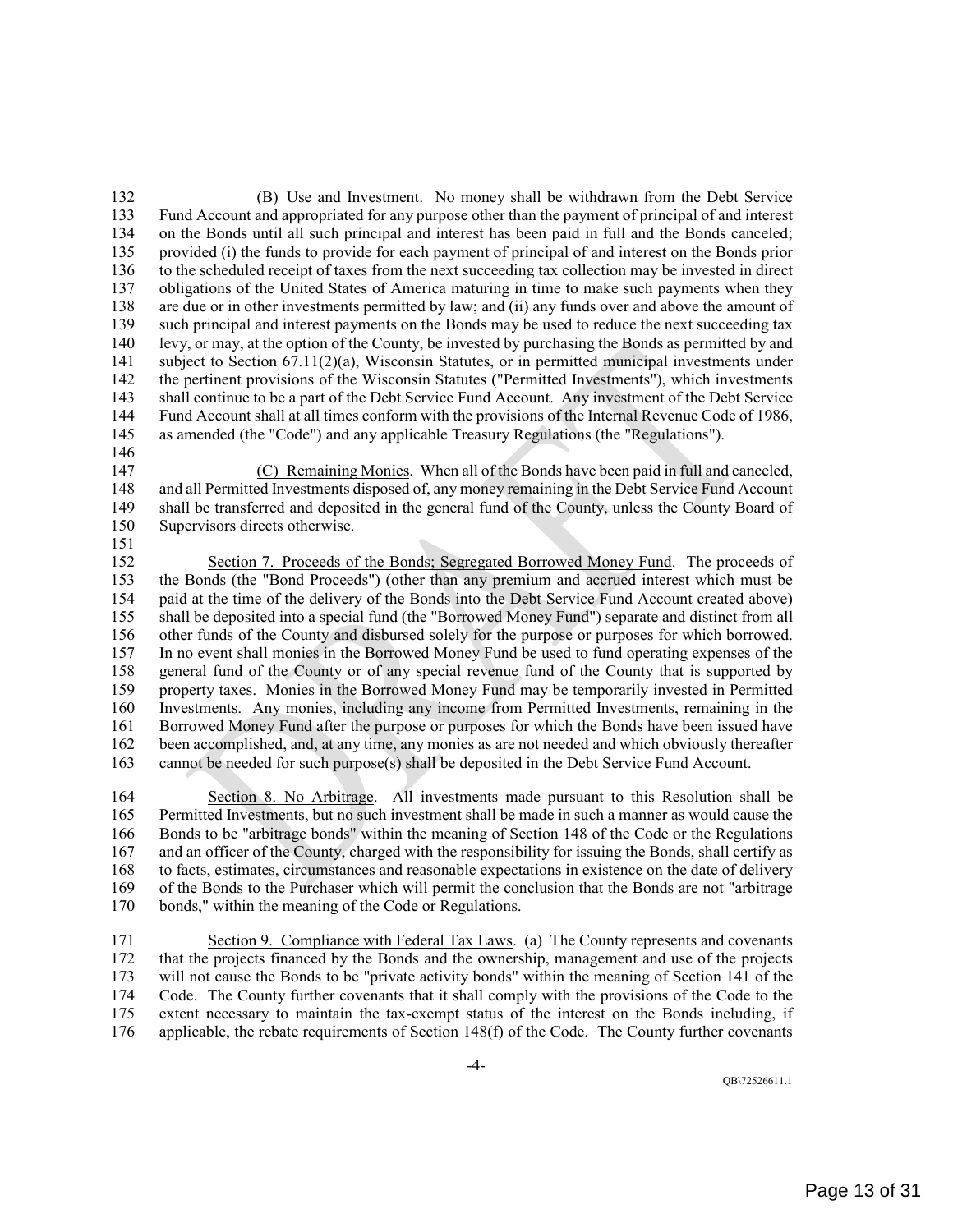that it will not take any action, omit to take any action or permit the taking or omission of any action within its control (including, without limitation, making or permitting any use of the proceeds of the Bonds) if taking, permitting or omitting to take such action would cause any of the Bonds to be an arbitrage bond or a private activity bond within the meaning of the Code or would otherwise cause interest on the Bonds to be included in the gross income of the recipients thereof for federal income tax purposes. The County Clerk or other officer of the County charged with the responsibility of issuing the Bonds shall provide an appropriate certificate of the County certifying that the County can and covenanting that it will comply with the provisions of the Code and Regulations.

 (b) The County also covenants to use its best efforts to meet the requirements and restrictions of any different or additional federal legislation which may be made applicable to the Bonds provided that in meeting such requirements the County will do so only to the extent consistent with the proceedings authorizing the Bonds and the laws of the State of Wisconsin and to the extent that there is a reasonable period of time in which to comply.

 Section 10. Designation as Qualified Tax-Exempt Obligations. The Bonds are hereby designated as "qualified tax-exempt obligations" for purposes of Section 265 of the Code, relating to the ability of financial institutions to deduct from income for federal income tax purposes, interest expense that is allocable to carrying and acquiring tax-exempt obligations.

198 Section 11. Execution of the Bonds; Closing; Professional Services. The Bonds shall be issued in printed form, executed on behalf of the County by the manual or facsimile signatures of issued in printed form, executed on behalf of the County by the manual or facsimile signatures of the Chairperson and County Clerk, authenticated, if required, by the Fiscal Agent (defined below), sealed with its official or corporate seal, if any, or a facsimile thereof, and delivered to the Purchaser upon payment to the County of the purchase price thereof, plus accrued interest to the date of delivery (the "Closing"). The facsimile signature of either of the officers executing the Bonds may be imprinted on the Bonds in lieu of the manual signature of the officer but, unless the County has contracted with a fiscal agent to authenticate the Bonds, at least one of the signatures appearing on each Bond shall be a manual signature. In the event that either of the officers whose signatures appear on the Bonds shall cease to be such officers before the Closing, such signatures shall, nevertheless, be valid and sufficient for all purposes to the same extent as if they had remained in office until the Closing. The aforesaid officers are hereby authorized and directed to do all acts and execute and deliver the Bonds and all such documents, certificates and acknowledgements as may be necessary and convenient to effectuate the Closing. The County hereby authorizes the officers and agents of the County to enter into, on its behalf, agreements and contracts in conjunction with the Bonds, including but not limited to agreements and contracts for legal, trust, fiscal agency, disclosure and continuing disclosure, and rebate calculation services. Any such contract heretofore entered into in conjunction with the issuance of the Bonds is hereby ratified and approved in all respects.

 Section 12. Payment of the Bonds; Fiscal Agent. The principal of and interest on the Bonds shall be paid by Associated Trust Company, National Association, Green Bay, Wisconsin, which is hereby appointed as the County's registrar and fiscal agent pursuant to the provisions of Section 67.10(2), Wisconsin Statutes (the "Fiscal Agent"). The County hereby authorizes the Chairperson and County Clerk or other appropriate officers of the County to enter into a Fiscal Agency Agreement between the County and the Fiscal Agent. Such contract may provide, among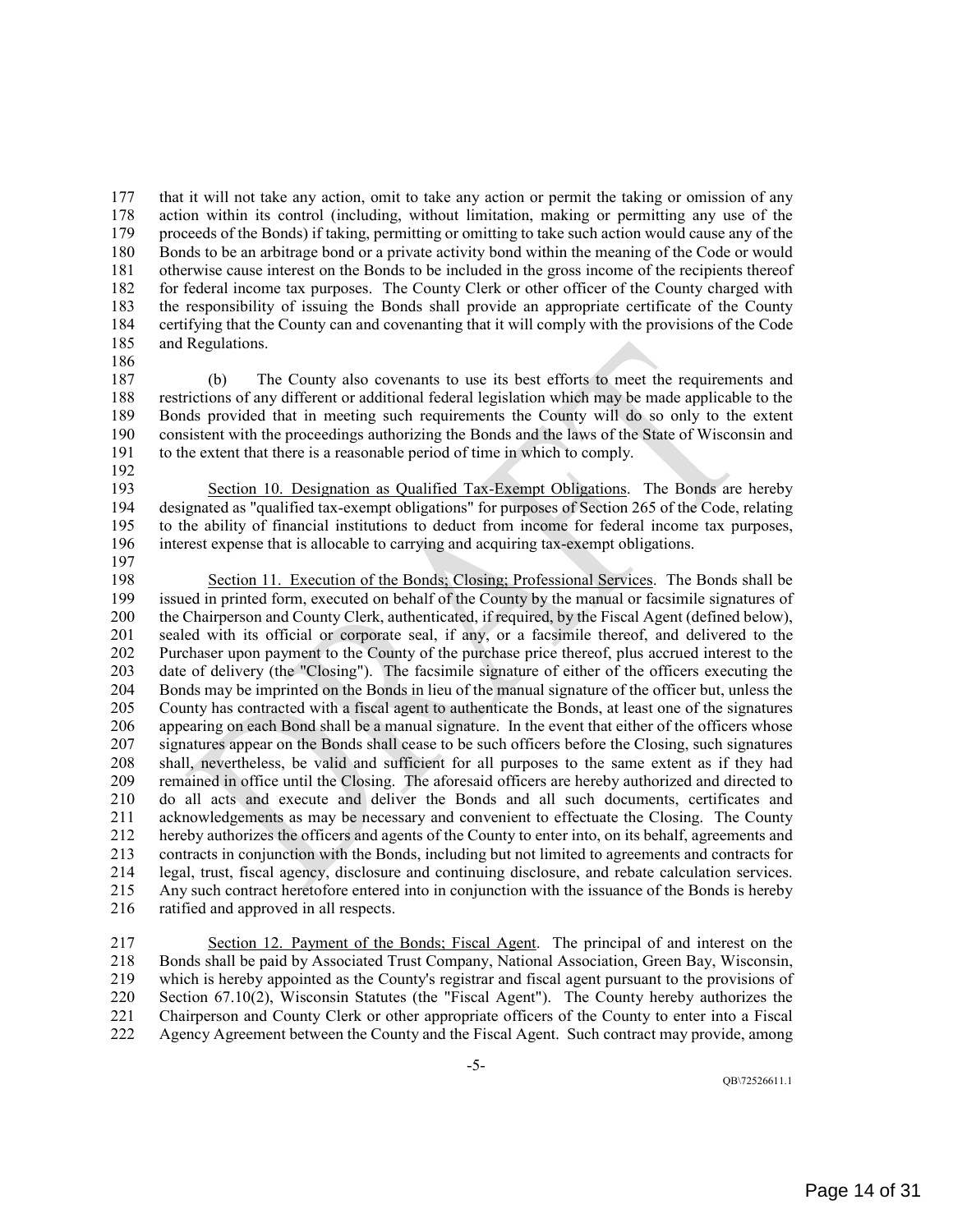other things, for the performance by the Fiscal Agent of the functions listed in Wis. Stats. Sec. 224  $67.10(2)(a)$  to (j), where applicable, with respect to the Bonds.

 Section 13. Persons Treated as Owners; Transfer of Bonds. The County shall cause books for the registration and for the transfer of the Bonds to be kept by the Fiscal Agent. The person in whose name any Bond shall be registered shall be deemed and regarded as the absolute owner thereof for all purposes and payment of either principal or interest on any Bond shall be made only 230 to the registered owner thereof. All such payments shall be valid and effectual to satisfy and discharge the liability upon such Bond to the extent of the sum or sums so paid. discharge the liability upon such Bond to the extent of the sum or sums so paid.

 Any Bond may be transferred by the registered owner thereof by surrender of the Bond at the office of the Fiscal Agent, duly endorsed for the transfer or accompanied by an assignment duly executed by the registered owner or his attorney duly authorized in writing. Upon such transfer, the Chairperson and County Clerk shall execute and deliver in the name of the transferee or transferees a new Bond or Bonds of a like aggregate principal amount, series and maturity and the Fiscal Agent shall record the name of each transferee in the registration book. No registration shall be made to bearer. The Fiscal Agent shall cancel any Bond surrendered for transfer.

 The County shall cooperate in any such transfer, and the Chairperson and County Clerk are authorized to execute any new Bond or Bonds necessary to effect any such transfer.

 Section 14. Record Date. The 15th day of the calendar month next preceding each interest payment date shall be the record date for the Bonds (the "Record Date"). Payment of interest on the Bonds on any interest payment date shall be made to the registered owners of the Bonds as they appear on the registration book of the County at the close of business on the Record Date. 

 Section 15. Utilization of The Depository Trust Company Book-Entry-Only System. In order to make the Bonds eligible for the services provided by The Depository Trust Company, New York, New York ("DTC"), the County agrees to the applicable provisions set forth in the Blanket Issuer Letter of Representations, which the County Clerk or other authorized representative of the County is authorized and directed to execute and deliver to DTC on behalf of the County to the extent an effective Blanket Issuer Letter of Representations is not presently on file in the County Clerk's office.

 Section 16. Official Statement. The County Board of Supervisors hereby approves the Preliminary Official Statement with respect to the Bonds and deems the Preliminary Official Statement as "final" as of its date for purposes of SEC Rule 15c2-12 promulgated by the Securities and Exchange Commission pursuant to the Securities and Exchange Act of 1934 (the "Rule"). All actions taken by officers of the County in connection with the preparation of such Preliminary Official Statement and any addenda to it or final Official Statement are hereby ratified and approved. In connection with the Closing, the appropriate County official shall certify the Preliminary Official Statement and any addenda or final Official Statement. The County Clerk shall cause copies of the Preliminary Official Statement and any addenda or final Official Statement to be distributed to the Purchaser.

 Section 17. Undertaking to Provide Continuing Disclosure. The County hereby covenants and agrees, for the benefit of the owners of the Bonds, to enter into a written undertaking (the

-6-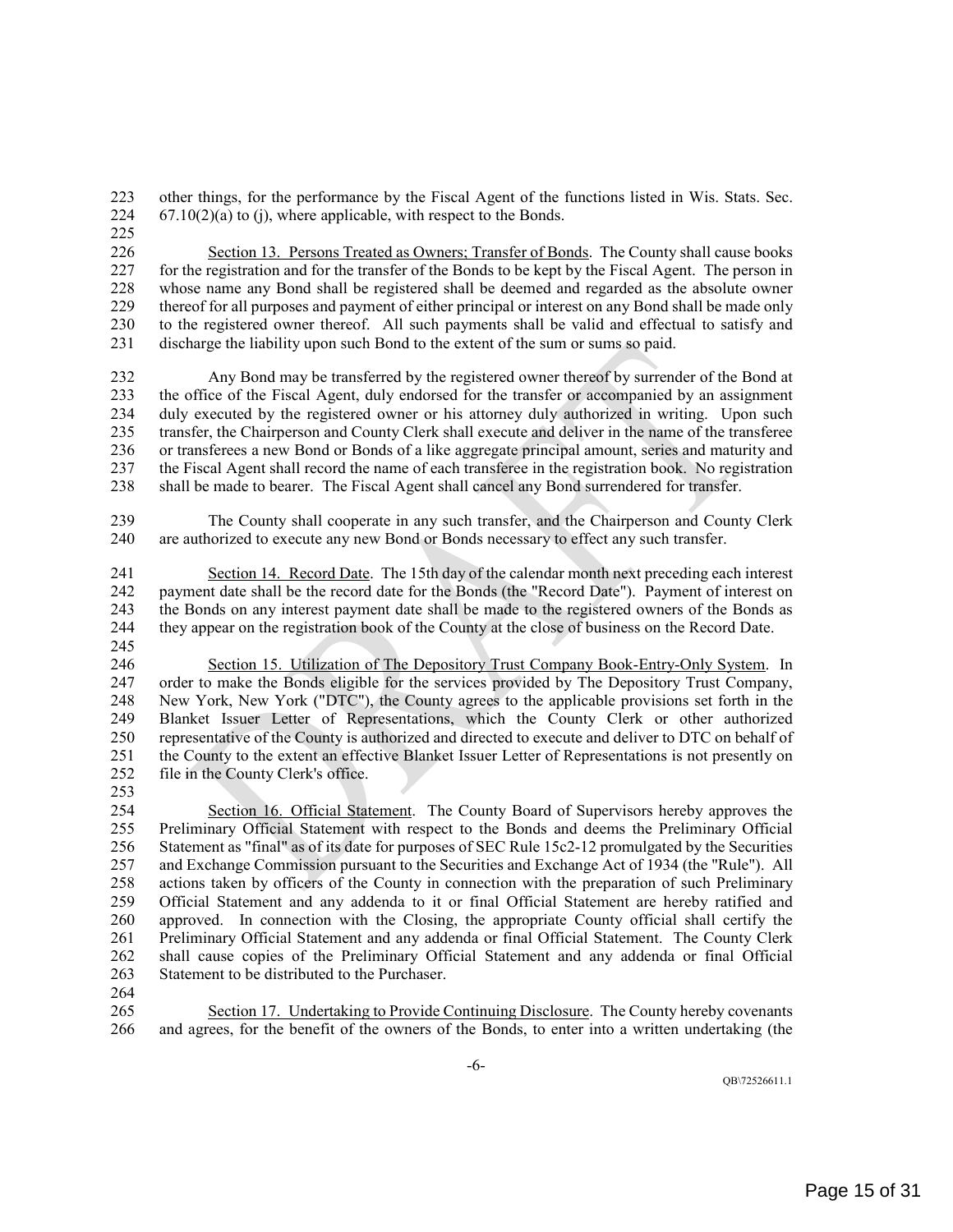"Undertaking") if required by the Rule to provide continuing disclosure of certain financial information and operating data and timely notices of the occurrence of certain events in accordance with the Rule. The Undertaking shall be enforceable by the owners of the Bonds or by the Purchaser on behalf of such owners (provided that the rights of the owners and the Purchaser to enforce the Undertaking shall be limited to a right to obtain specific performance of the obligations thereunder and any failure by the County to comply with the provisions of the Undertaking shall not be an event of default with respect to the Bonds).

274<br>275

 To the extent required under the Rule, the Chairperson and County Clerk, or other officer of the County charged with the responsibility for issuing the Bonds, shall provide a Continuing Disclosure Certificate for inclusion in the transcript of proceedings, setting forth the details and 278 terms of the County's Undertaking.

 Section 18. Record Book. The County Clerk shall provide and keep the transcript of proceedings as a separate record book (the "Record Book") and shall record a full and correct statement of every step or proceeding had or taken in the course of authorizing and issuing the Bonds in the Record Book.

 Section 19. Bond Insurance. If the Purchaser determines to obtain municipal bond insurance with respect to the Bonds, the officers of the County are authorized to take all actions necessary to obtain such municipal bond insurance. The Chairperson and County Clerk are authorized to agree to such additional provisions as the bond insurer may reasonably request and which are acceptable to the Chairperson and County Clerk including provisions regarding restrictions on investment of Bond proceeds, the payment procedure under the municipal bond insurance policy, the rights of the bond insurer in the event of default and payment of the Bonds by the bond insurer and notices to be given to the bond insurer. In addition, any reference required by the bond insurer to the municipal bond insurance policy shall be made in the form of Bond provided herein.

 Section 20. Conflicting Resolutions; Severability; Effective Date. All prior resolutions, rules or other actions of the County Board of Supervisors or any parts thereof in conflict with the provisions hereof shall be, and the same are, hereby rescinded insofar as the same may so conflict. In the event that any one or more provisions hereof shall for any reason be held to be illegal or invalid, such illegality or invalidity shall not affect any other provisions hereof. The foregoing shall take effect immediately upon adoption and approval in the manner provided by law.

*(Signatures Appear on the Following Page)*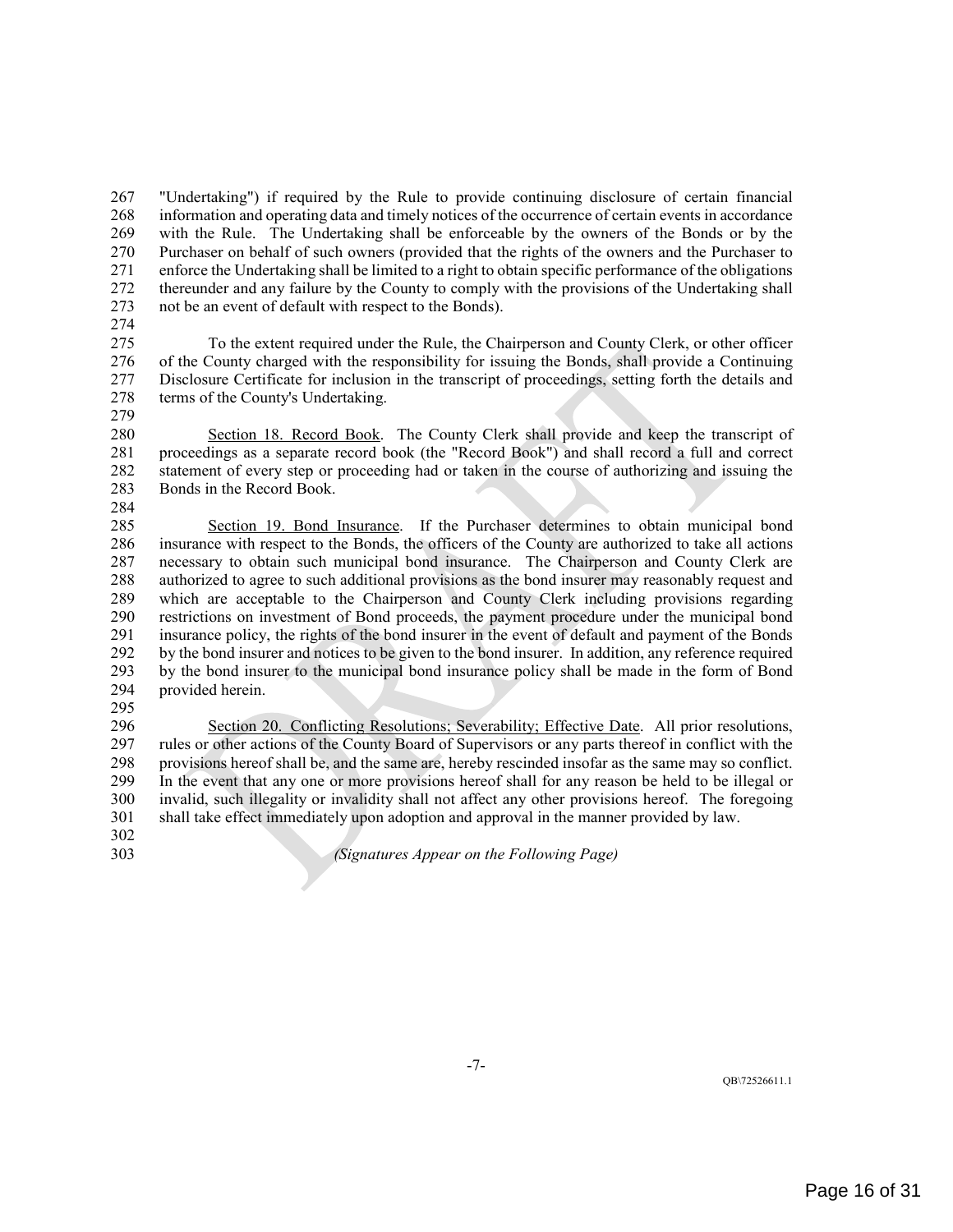| Bruce Paulsen, Chair                                                                                                                                                                                             | Ron Kinsley, Vice Chair                                             |
|------------------------------------------------------------------------------------------------------------------------------------------------------------------------------------------------------------------|---------------------------------------------------------------------|
| Thomas W. Duffy, Member                                                                                                                                                                                          | Dawn Petit, Member                                                  |
| Stacey Hessel, Member                                                                                                                                                                                            |                                                                     |
|                                                                                                                                                                                                                  |                                                                     |
|                                                                                                                                                                                                                  | Dale Schleeter,<br>Sawyer County Board of Supervisors<br>Vice Chair |
|                                                                                                                                                                                                                  |                                                                     |
| This Resolution was heard by and approved by the Sawyer County Board of Supervisors this 17th<br>day of March, 2022.<br>Tweed Shuman,<br>Sawyer County Board of Supervisors Chair<br>Lynn Fitch,<br>County Clerk |                                                                     |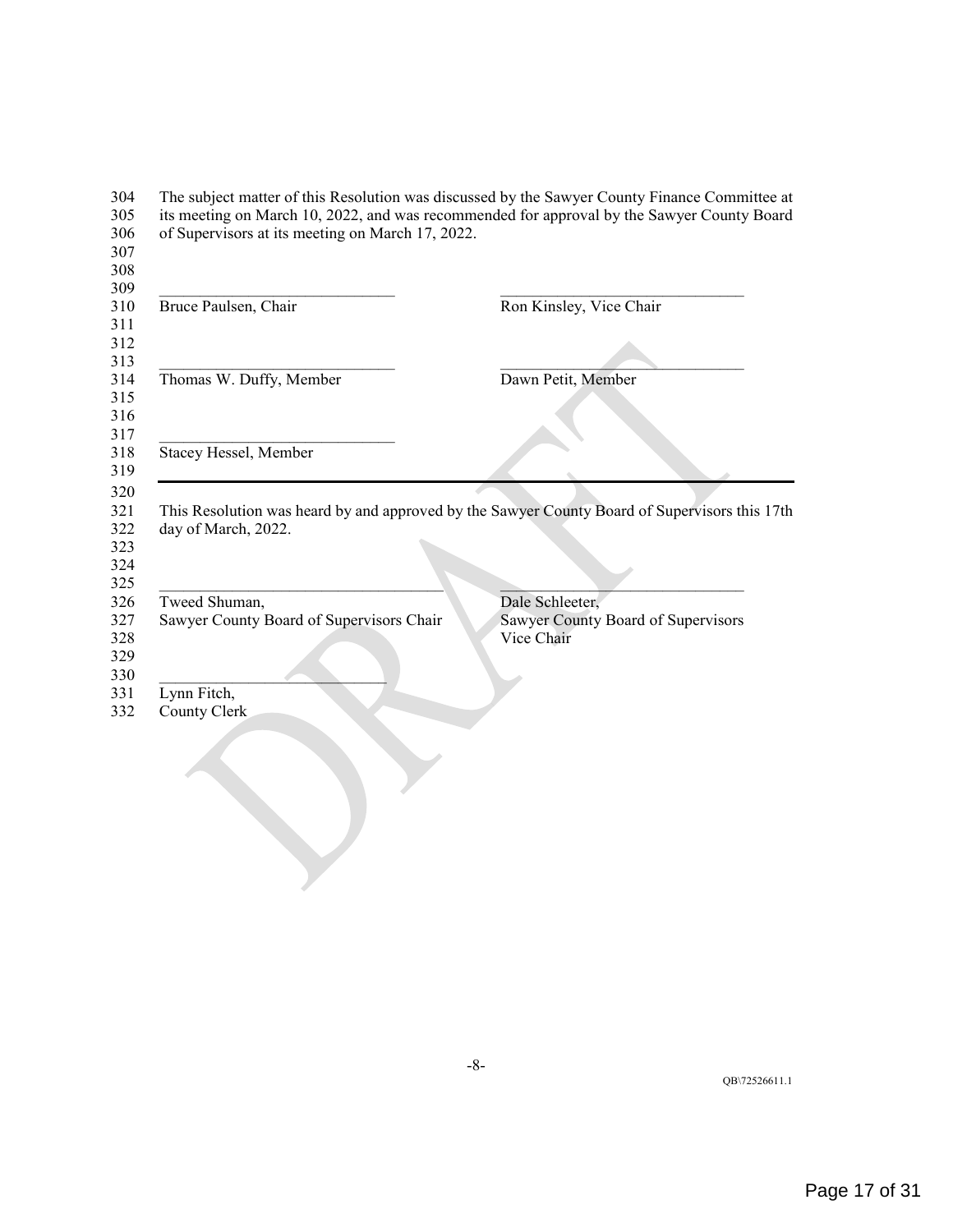### EXHIBIT A

# Official Notice of Sale

To be provided by PMA Securities, LLC and incorporated into the Resolution.

(See Attached)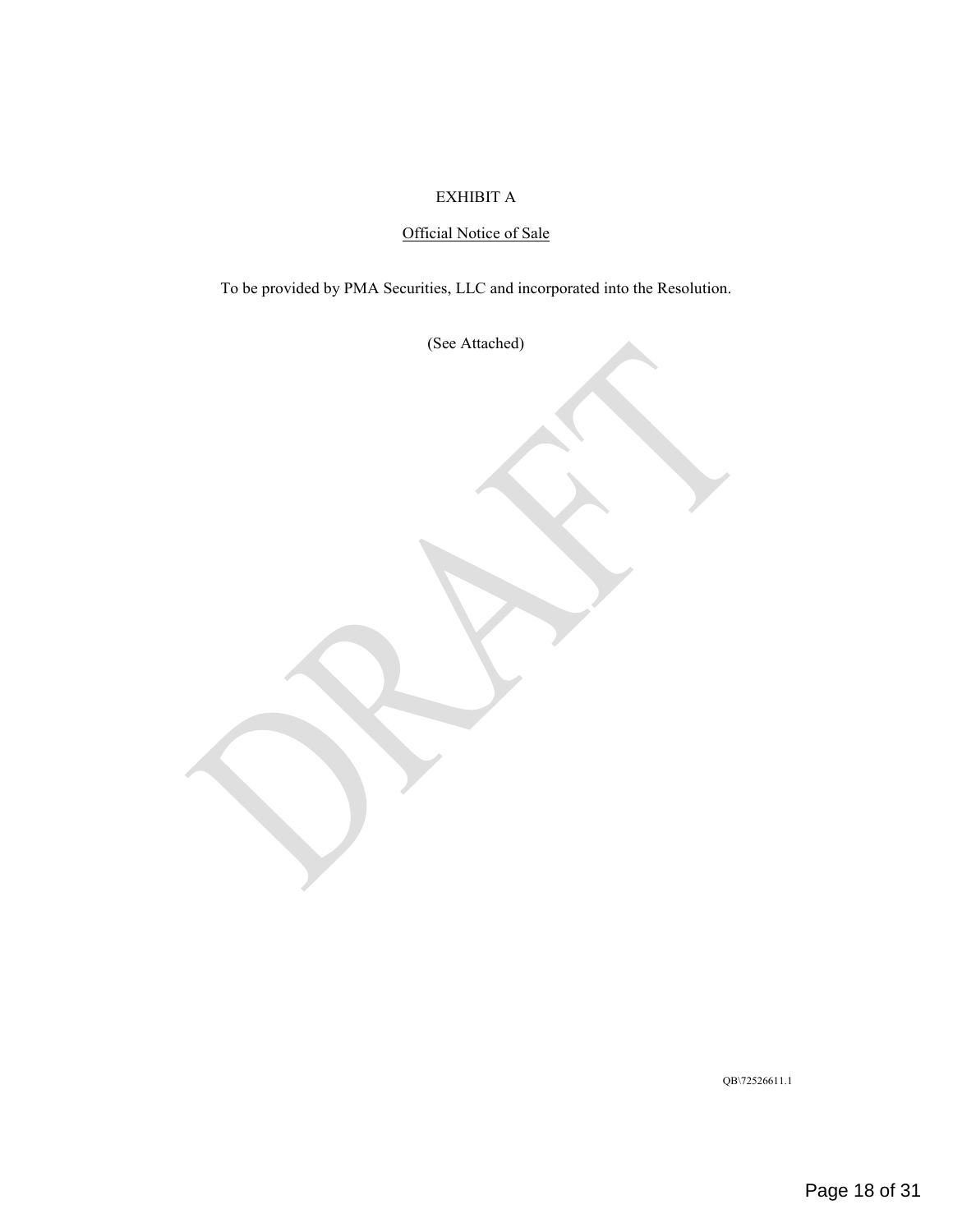### EXHIBIT B

# Bid Tabulation

To be provided by PMA Securities, LLC and incorporated into the Resolution.

(See Attached)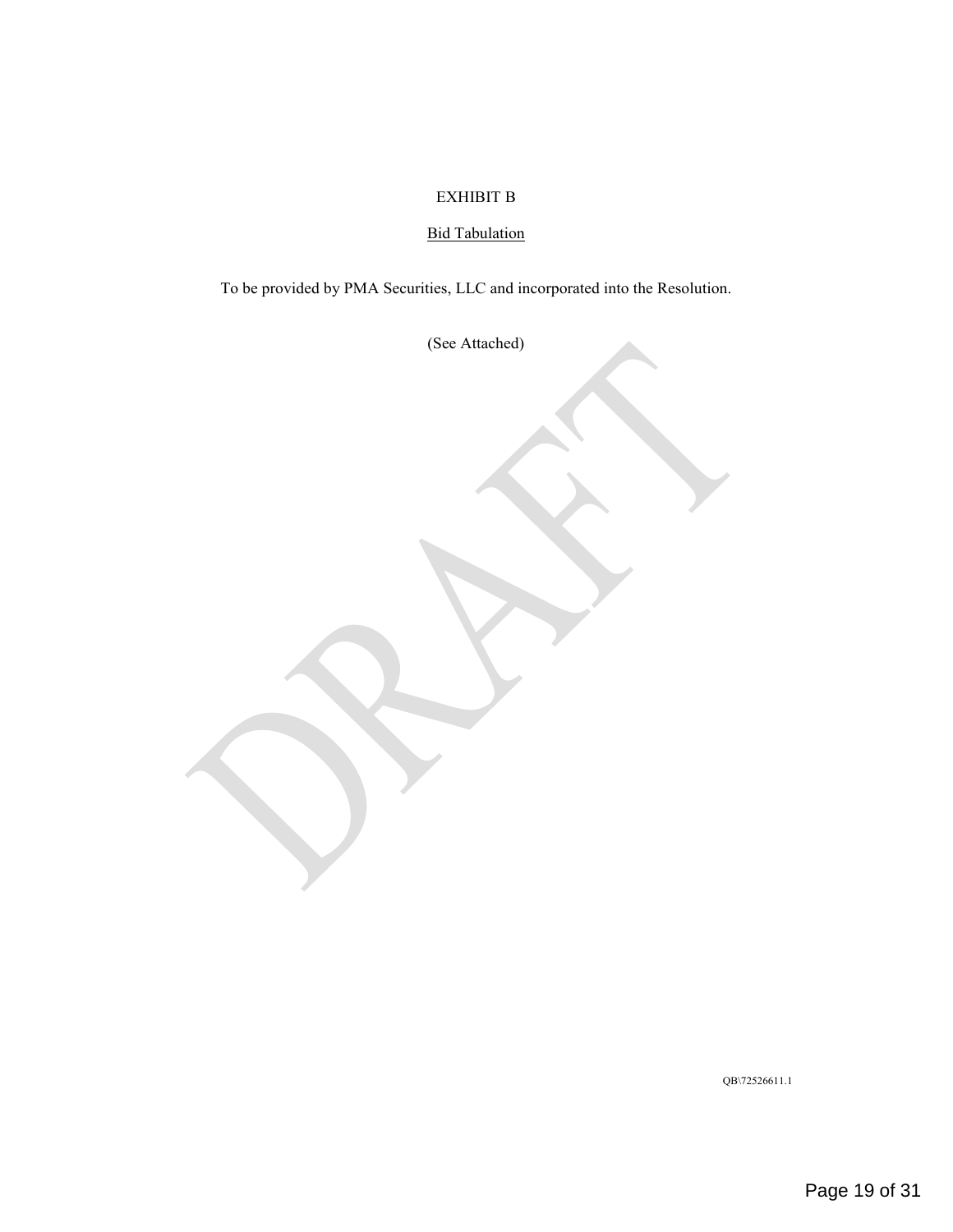# EXHIBIT C

# Winning Bid

To be provided by PMA Securities, LLC and incorporated into the Resolution.

(See Attached)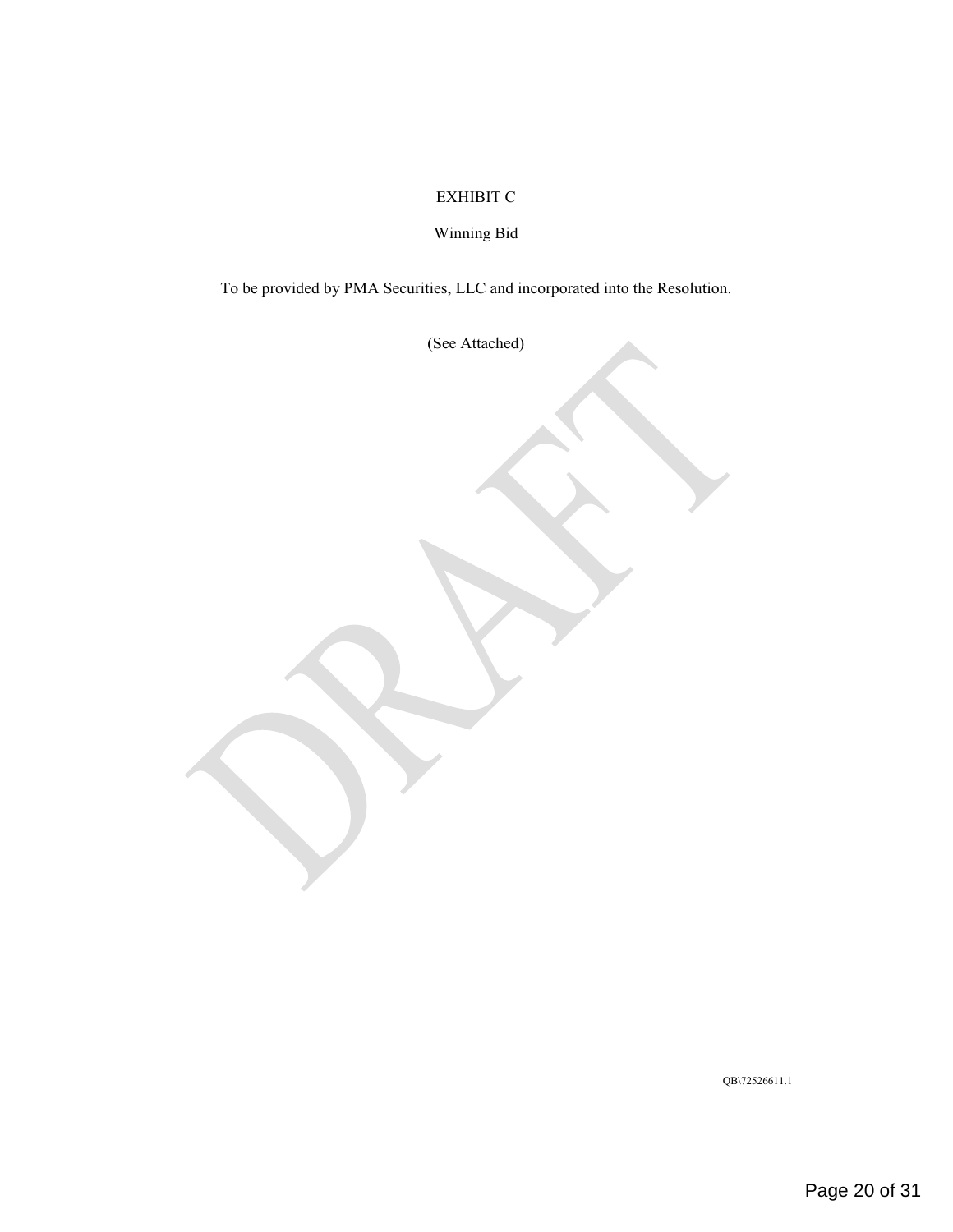### EXHIBIT D-1

# Pricing Summary

To be provided by PMA Securities, LLC and incorporated into the Resolution.

(See Attached)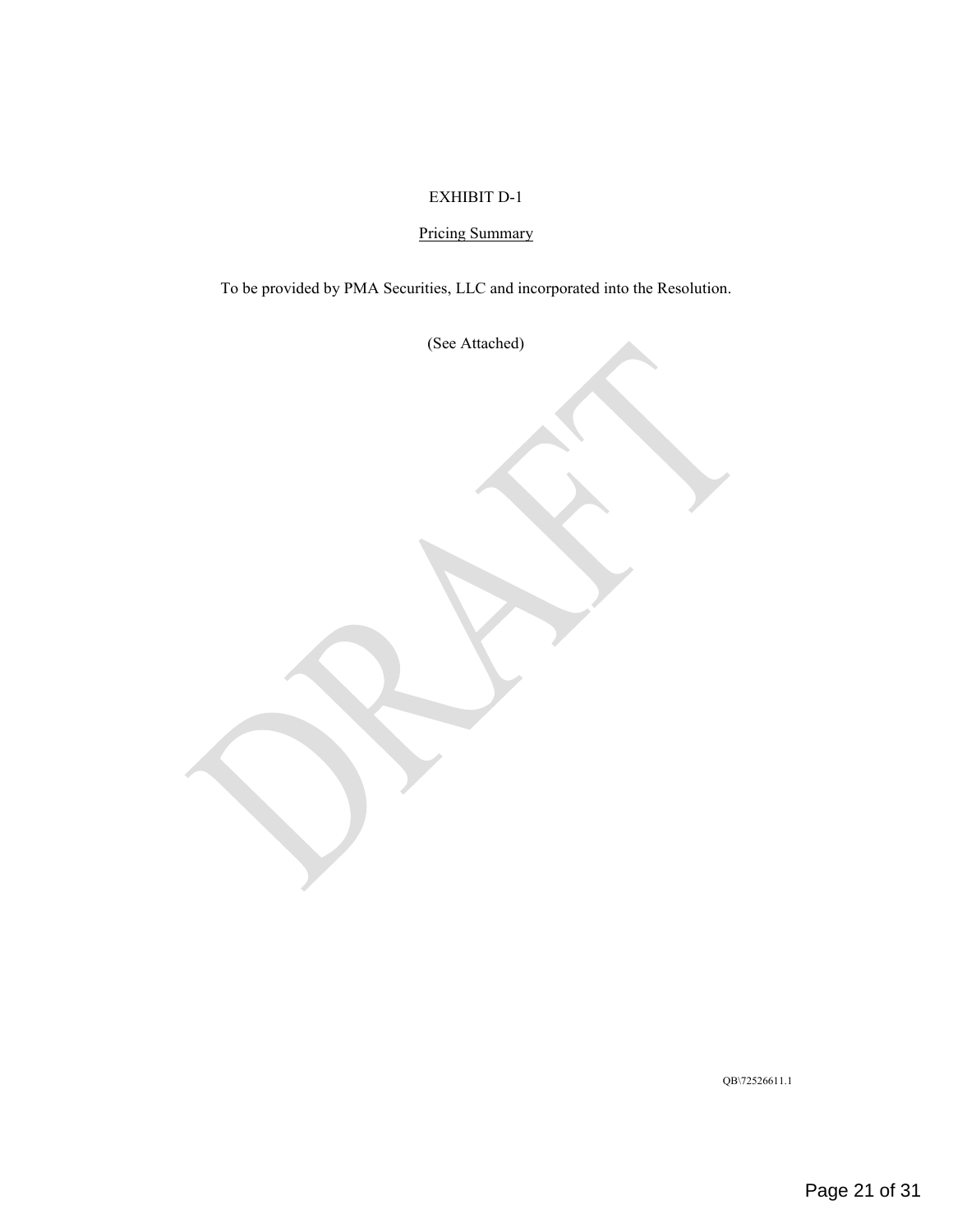### EXHIBIT D-2

# Debt Service Schedule and Irrepealable Tax Levies

To be provided by PMA Securities, LLC and incorporated into the Resolution.

(See Attached)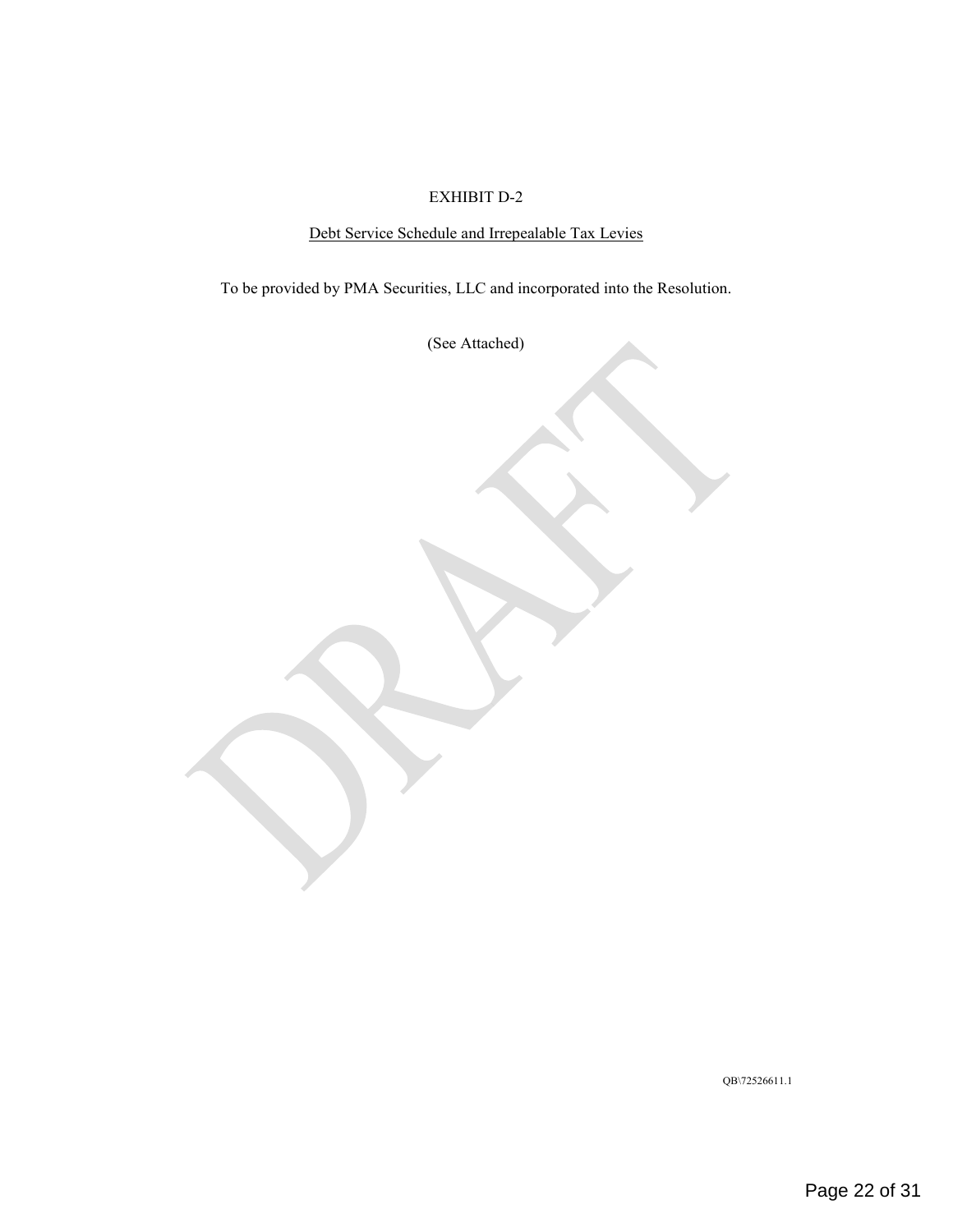# **[**EXHIBIT MRP

#### Mandatory Redemption Provision

The Bonds due on April 1,  $\qquad \qquad$ , and  $\qquad$  (the "Term Bonds") are subject to mandatory redemption prior to maturity by lot (as selected by the Depository) at a redemption price equal to One Hundred Percent (100%) of the principal amount to be redeemed plus accrued interest to the date of redemption, from debt service fund deposits which are required to be made in amounts sufficient to redeem on April 1 of each year the respective amount of Term Bonds specified below:

|                    | For the Term Bonds Maturing on April 1,                         |
|--------------------|-----------------------------------------------------------------|
| Redemption<br>Date | Amount<br>\$<br>(maturity)                                      |
| Redemption<br>Date | For the Term Bonds Maturing on April 1,<br><u>Amount</u><br>\$  |
|                    | (maturity)<br>For the Term Bonds Maturing on April 1,           |
| Redemption<br>Date | Amount<br>(maturity)<br>For the Term Bonds Maturing on April 1, |
| Redemption<br>Date | <b>Amount</b><br>\$<br>(maturity)                               |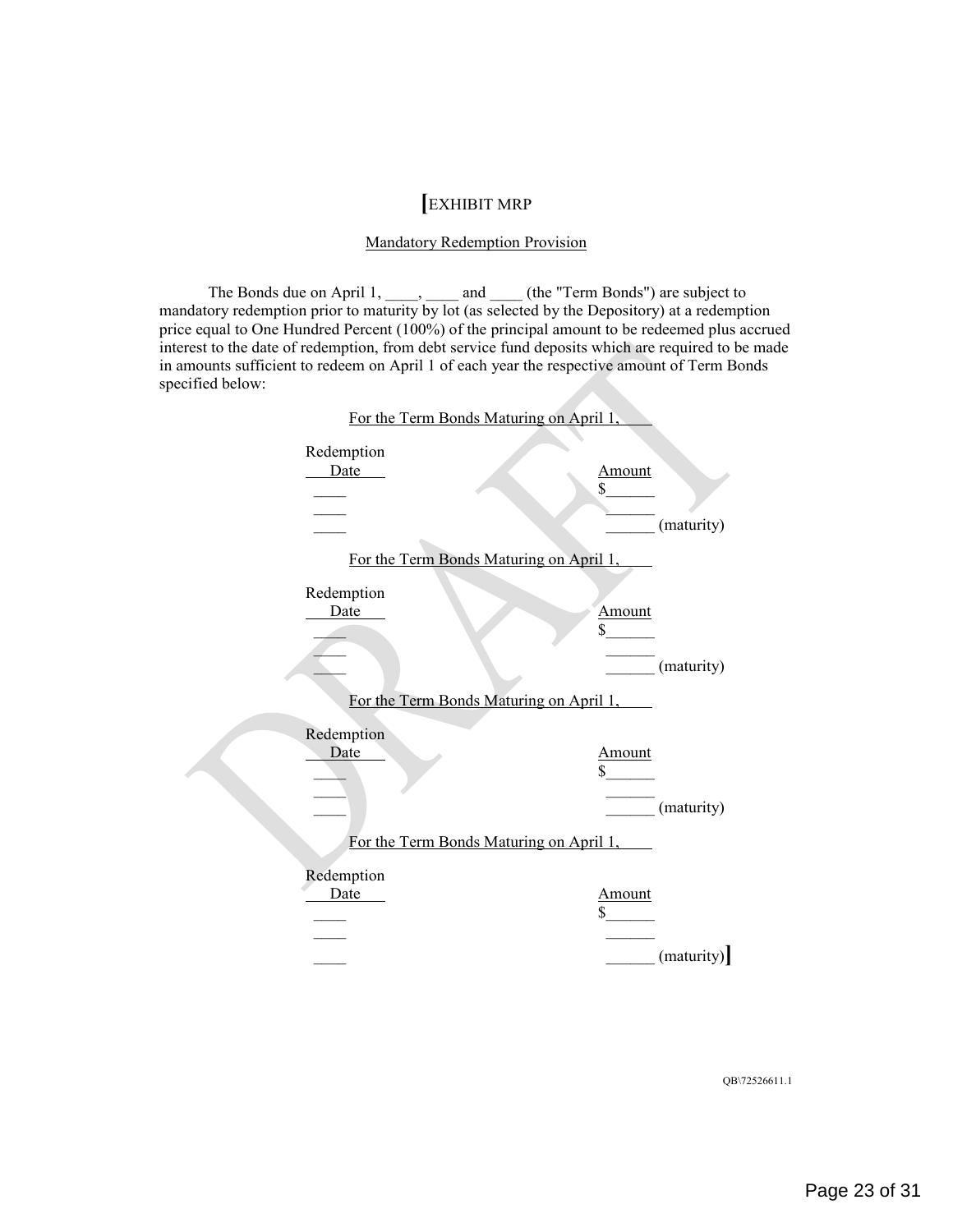#### EXHIBIT E

#### (Form of Bond)

|                                       | UNITED STATES OF AMERICA                             |  |                       |                |  |
|---------------------------------------|------------------------------------------------------|--|-----------------------|----------------|--|
| REGISTERED                            | <b>STATE OF WISCONSIN</b>                            |  |                       | <b>DOLLARS</b> |  |
| NO. R-                                | <b>SAWYER COUNTY</b>                                 |  |                       |                |  |
|                                       | <b>GENERAL OBLIGATION BUILDING BOND. SERIES 2022</b> |  |                       |                |  |
| <b>MATURITY DATE:</b>                 | ORIGINAL DATE OF ISSUE:                              |  | <b>INTEREST RATE:</b> | CUSIP:         |  |
| April 1,                              | April 7, 2022                                        |  | $\frac{0}{0}$         |                |  |
|                                       | DEPOSITORY OR ITS NOMINEE NAME: CEDE & CO.           |  |                       |                |  |
| THOUSAND DOLLARS<br>PRINCIPAL AMOUNT: |                                                      |  |                       |                |  |
|                                       |                                                      |  |                       |                |  |

FOR VALUE RECEIVED, Sawyer County, Wisconsin (the "County"), hereby acknowledges itself to owe and promises to pay to the Depository or its Nominee Name (the "Depository") identified above (or to registered assigns), on the maturity date identified above, the principal amount identified above, and to pay interest thereon at the rate of interest per annum identified above, all subject to the provisions set forth herein regarding redemption prior to maturity. Interest shall be payable semi-annually on April 1 and October 1 of each year commencing on April 1, 2023 until the aforesaid principal amount is paid in full. Both the principal of and interest on this Bond are payable to the registered owner in lawful money of the United States. Interest payable on any interest payment date shall be paid by wire transfer to the Depository in whose name this Bond is registered on the Bond Register maintained by Associated Trust Company, National Association, Green Bay, Wisconsin (the "Fiscal Agent") or any successor thereto at the close of business on the 15th day of the calendar month next preceding each interest payment date (the "Record Date"). This Bond is payable as to principal upon presentation and surrender hereof at the office of the Fiscal Agent.

For the prompt payment of this Bond together with interest hereon as aforesaid and for the levy of taxes sufficient for that purpose, the full faith, credit and resources of the County are hereby irrevocably pledged.

This Bond is one of an issue of Bonds aggregating the principal amount of \$8,000,000, all of which are of like tenor, except as to denomination, interest rate, maturity date and redemption provision, issued by the County pursuant to the provisions of Section 67.04, Wisconsin Statutes, for the public purpose of paying the cost of courthouse facilities, utilities, furnishings, equipment, and other required operational components, as authorized by resolutions adopted on February 18, 2021 and March 17, 2022. Said resolutions are recorded in the official minutes of the County Board of Supervisors for said dates.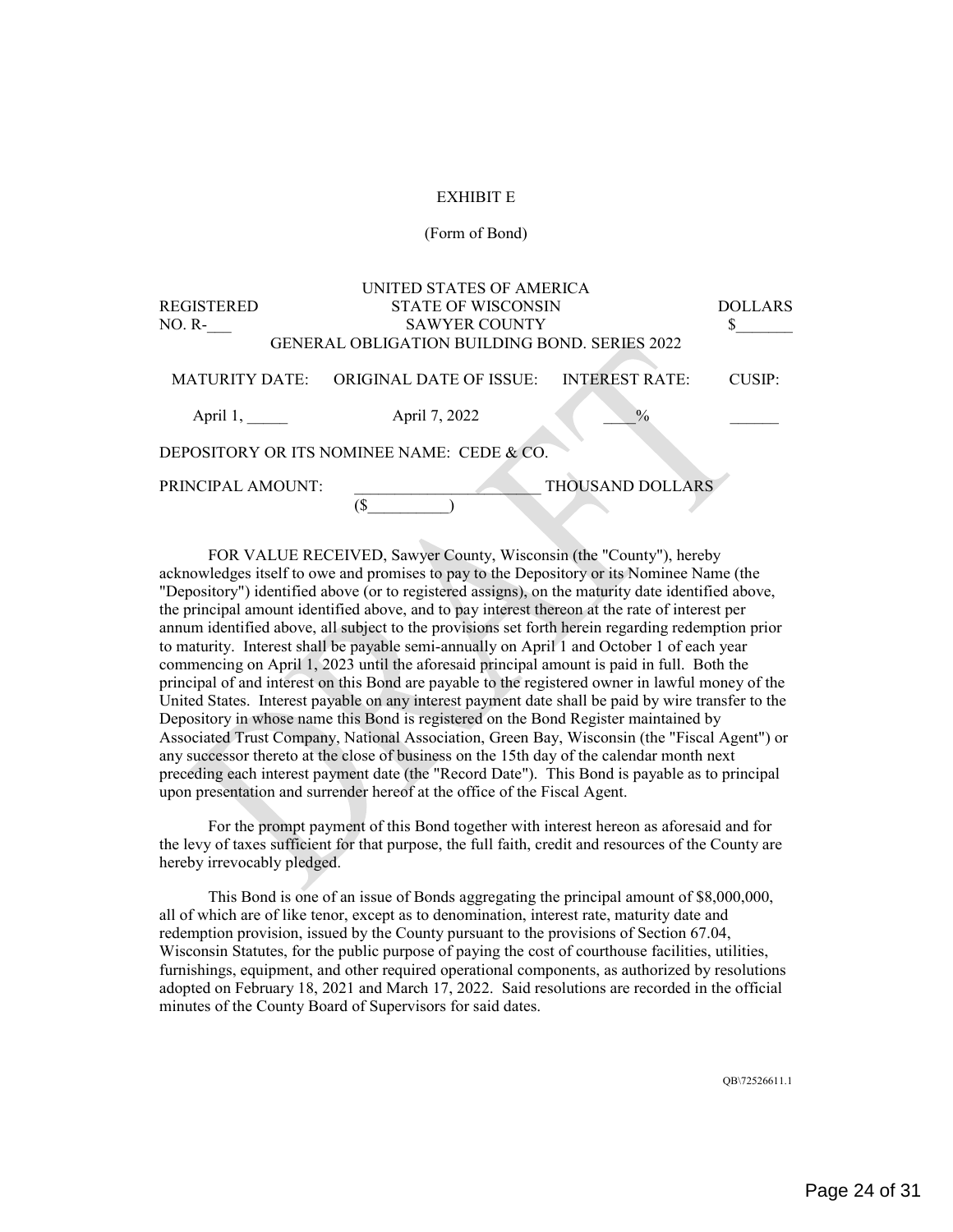The Bonds maturing on April 1, 2032 and thereafter are subject to redemption prior to maturity, at the option of the County, on April 1, 2031 or on any date thereafter. Said Bonds are redeemable as a whole or in part, and if in part, from maturities selected by the County, and within each maturity by lot (as selected by the Depository), at the principal amount thereof, plus accrued interest to the date of redemption.

**The Bonds maturing in the years are subject to mandatory redemption by lot** as provided in the resolutions referred to above, at the redemption price of par plus accrued interest to the date of redemption and without premium.**]**

In the event the Bonds are redeemed prior to maturity, as long as the Bonds are in book-entry-only form, official notice of the redemption will be given by mailing a notice by registered or certified mail, overnight express delivery, facsimile transmission, electronic transmission or in any other manner required by the Depository, to the Depository not less than thirty (30) days nor more than sixty (60) days prior to the redemption date. If less than all of the Bonds of a maturity are to be called for redemption, the Bonds of such maturity to be redeemed will be selected by lot. Such notice will include but not be limited to the following: the designation, date and maturities of the Bonds called for redemption, CUSIP numbers, and the date of redemption. Any notice provided as described herein shall be conclusively presumed to have been duly given, whether or not the registered owner receives the notice. The Bonds shall cease to bear interest on the specified redemption date provided that federal or other immediately available funds sufficient for such redemption are on deposit at the office of the Depository at that time. Upon such deposit of funds for redemption the Bonds shall no longer be deemed to be outstanding.

It is hereby certified and recited that all conditions, things and acts required by law to exist or to be done prior to and in connection with the issuance of this Bond have been done, have existed and have been performed in due form and time; that the aggregate indebtedness of the County, including this Bond and others issued simultaneously herewith, does not exceed any limitation imposed by law or the Constitution of the State of Wisconsin; and that a direct annual irrepealable tax has been levied sufficient to pay this Bond, together with the interest thereon, when and as payable.

This Bond has been designated by the County Board of Supervisors as a "qualified tax-exempt obligation" pursuant to the provisions of Section 265(b)(3) of the Internal Revenue Code of 1986, as amended.

This Bond is transferable only upon the books of the County kept for that purpose at the office of the Fiscal Agent, only in the event that the Depository does not continue to act as depository for the Bonds, and the County appoints another depository, upon surrender of the Bond to the Fiscal Agent, by the registered owner in person or his duly authorized attorney, together with a written instrument of transfer (which may be endorsed hereon) satisfactory to the Fiscal Agent duly executed by the registered owner or his duly authorized attorney. Thereupon a new fully registered Bond in the same aggregate principal amount shall be issued to the new depository in exchange therefor and upon the payment of a charge sufficient to reimburse the County for any tax, fee or other governmental charge required to be paid with respect to such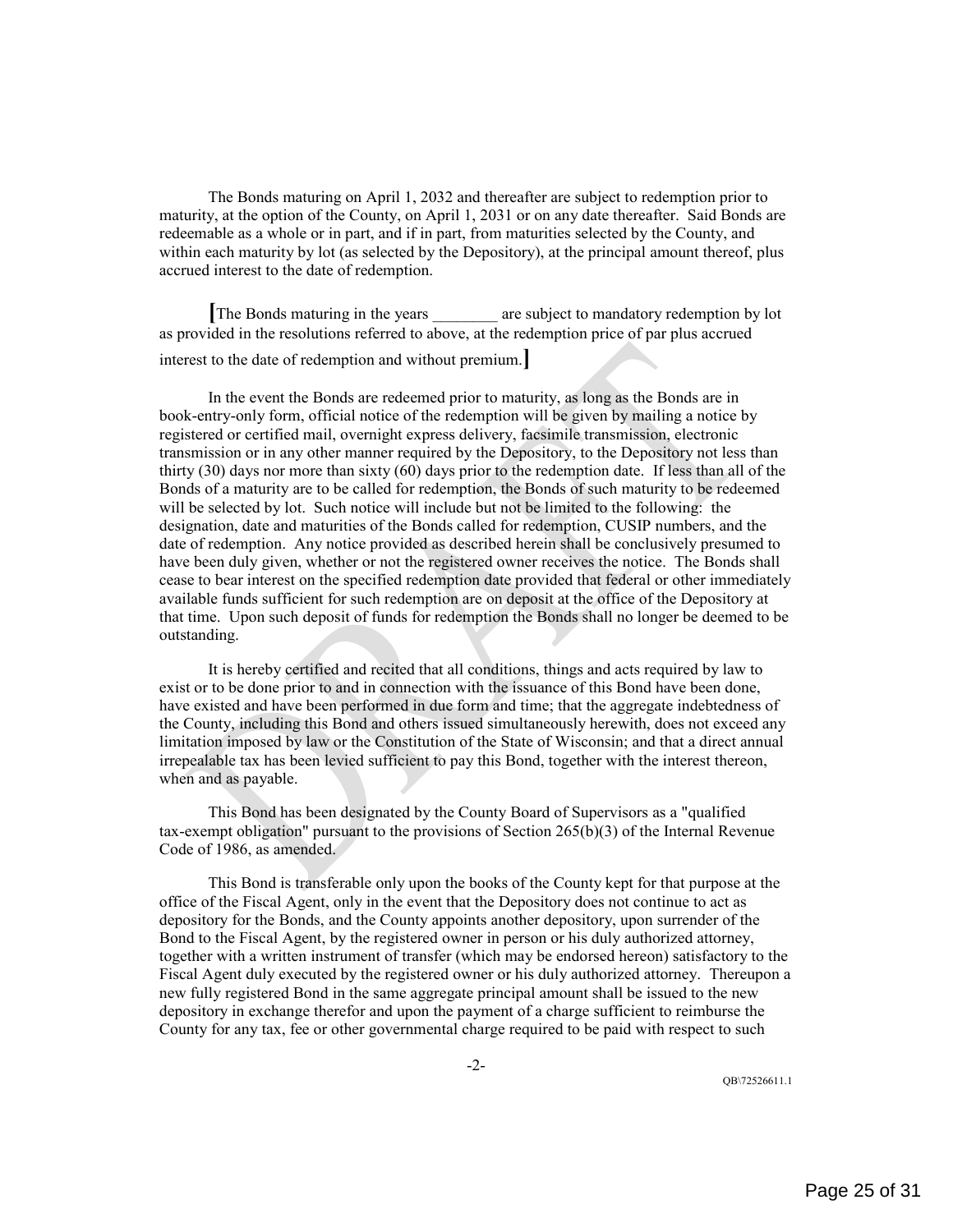registration. The Fiscal Agent shall not be obliged to make any transfer of the Bonds (i) after the Record Date, (ii) during the fifteen (15) calendar days preceding the date of any publication of notice of any proposed redemption of the Bonds, or (iii) with respect to any particular Bond, after such Bond has been called for redemption. The Fiscal Agent and County may treat and consider the Depository in whose name this Bond is registered as the absolute owner hereof for the purpose of receiving payment of, or on account of, the principal or redemption price hereof and interest due hereon and for all other purposes whatsoever. The Bonds are issuable solely as negotiable, fully-registered Bonds without coupons in the denomination of \$5,000 or any integral multiple thereof.

This Bond shall not be valid or obligatory for any purpose until the Certificate of Authentication hereon shall have been signed by the Fiscal Agent.

No delay or omission on the part of the owner hereof to exercise any right hereunder shall impair such right or be considered as a waiver thereof or as a waiver of or acquiescence in any default hereunder.

IN WITNESS WHEREOF, Sawyer County, Wisconsin, by its governing body, has caused this Bond to be executed for it and in its name by the manual or facsimile signatures of its duly qualified Chairperson and County Clerk; and to be sealed with its official or corporate seal, if any, all as of the original date of issue specified above.

| SAWYER COUNTY, WISCONSIN |
|--------------------------|
|                          |
|                          |
|                          |
|                          |
|                          |
|                          |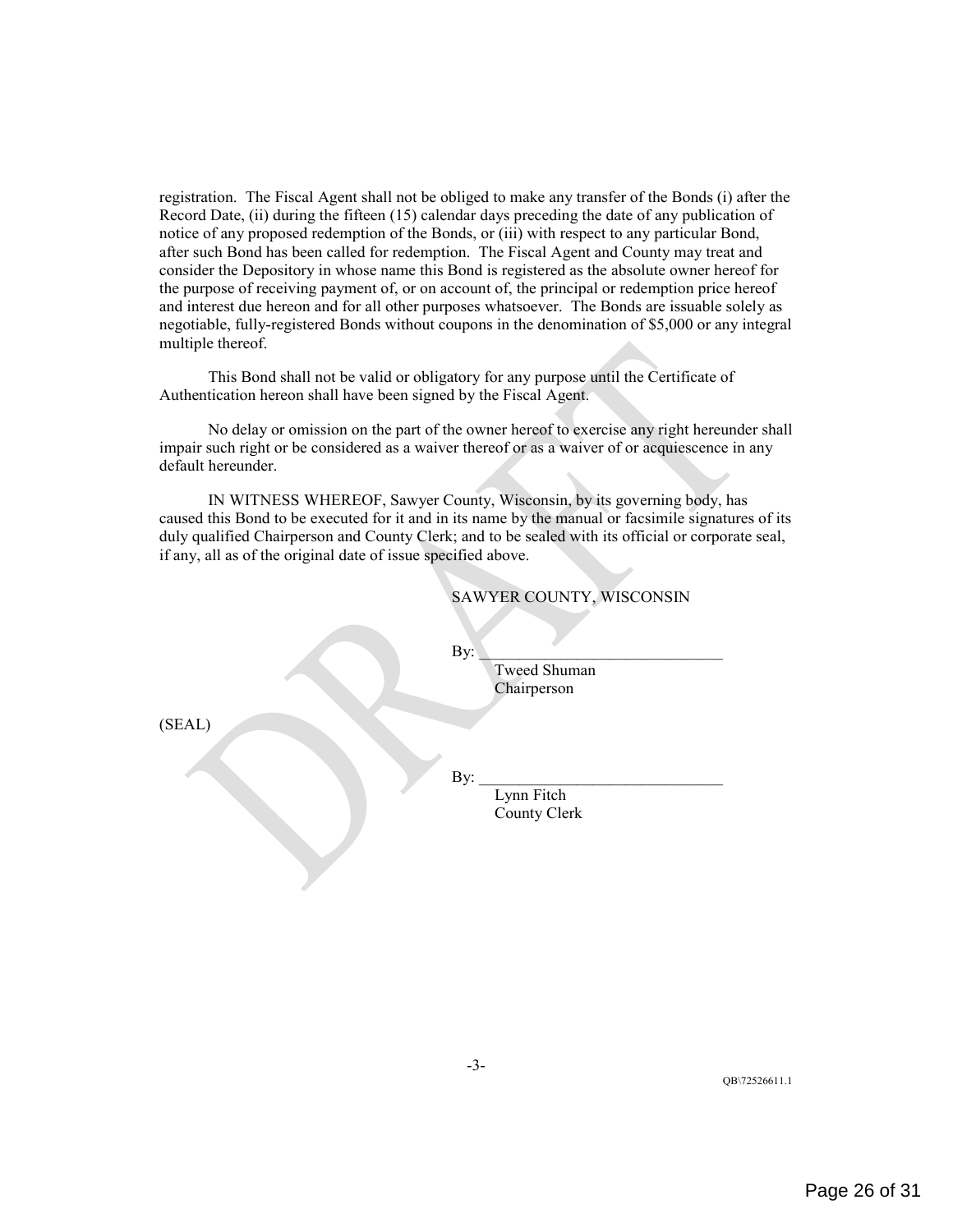Date of Authentication:  $\qquad \qquad$ 

#### CERTIFICATE OF AUTHENTICATION

This Bond is one of the Bonds of the issue authorized by the within-mentioned resolutions of Sawyer County, Wisconsin.

#### ASSOCIATED TRUST COMPANY, NATIONAL ASSOCIATION, GREEN BAY, WISCONSIN

 $\mathbf{B} \mathbf{y}$ 

Authorized Signatory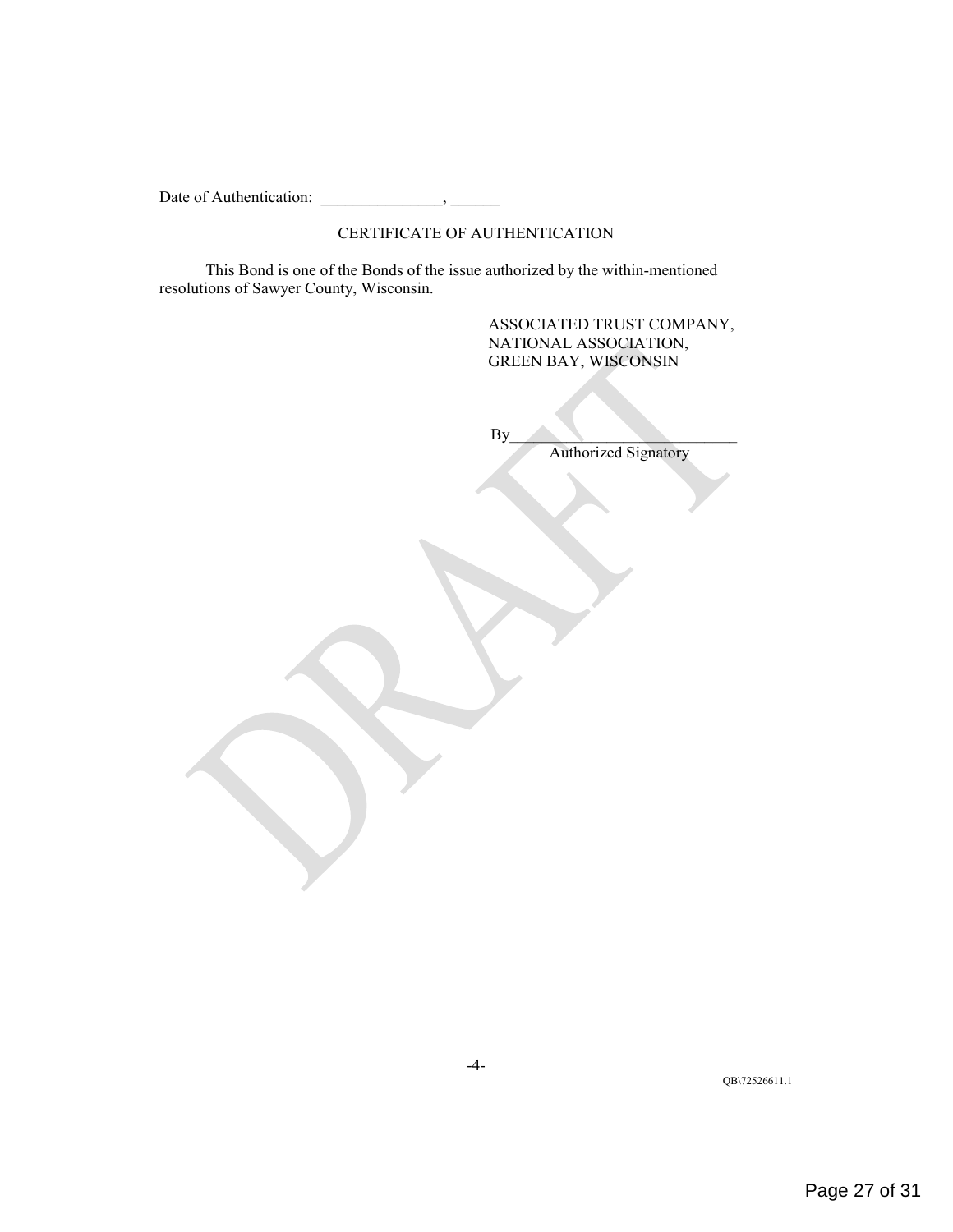#### ASSIGNMENT

FOR VALUE RECEIVED, the undersigned sells, assigns and transfers unto

 $\mathcal{L}_\mathcal{L} = \{ \mathcal{L}_\mathcal{L} = \{ \mathcal{L}_\mathcal{L} = \{ \mathcal{L}_\mathcal{L} = \{ \mathcal{L}_\mathcal{L} = \{ \mathcal{L}_\mathcal{L} = \{ \mathcal{L}_\mathcal{L} = \{ \mathcal{L}_\mathcal{L} = \{ \mathcal{L}_\mathcal{L} = \{ \mathcal{L}_\mathcal{L} = \{ \mathcal{L}_\mathcal{L} = \{ \mathcal{L}_\mathcal{L} = \{ \mathcal{L}_\mathcal{L} = \{ \mathcal{L}_\mathcal{L} = \{ \mathcal{L}_\mathcal{$ (Name and Address of Assignee)

|                                                                                           | (Social Security or other Identifying Number of Assignee)                                                                                                                                                                        |
|-------------------------------------------------------------------------------------------|----------------------------------------------------------------------------------------------------------------------------------------------------------------------------------------------------------------------------------|
|                                                                                           | the within Bond and all rights thereunder and hereby irrevocably constitutes and appoints<br>, Legal Representative, to transfer said Bond on                                                                                    |
| the books kept for registration thereof, with full power of substitution in the premises. |                                                                                                                                                                                                                                  |
| Dated:                                                                                    |                                                                                                                                                                                                                                  |
| Signature Guaranteed:                                                                     |                                                                                                                                                                                                                                  |
| (e.g. Bank, Trust Company<br>or Securities Firm)                                          | (Depository or Nominee Name)                                                                                                                                                                                                     |
|                                                                                           | NOTICE: This signature must correspond with the<br>name of the Depository or Nominee Name as it<br>appears upon the face of the within Bond in every<br>particular, without alteration or enlargement or any<br>change whatever. |
| (Authorized Officer)                                                                      |                                                                                                                                                                                                                                  |
|                                                                                           |                                                                                                                                                                                                                                  |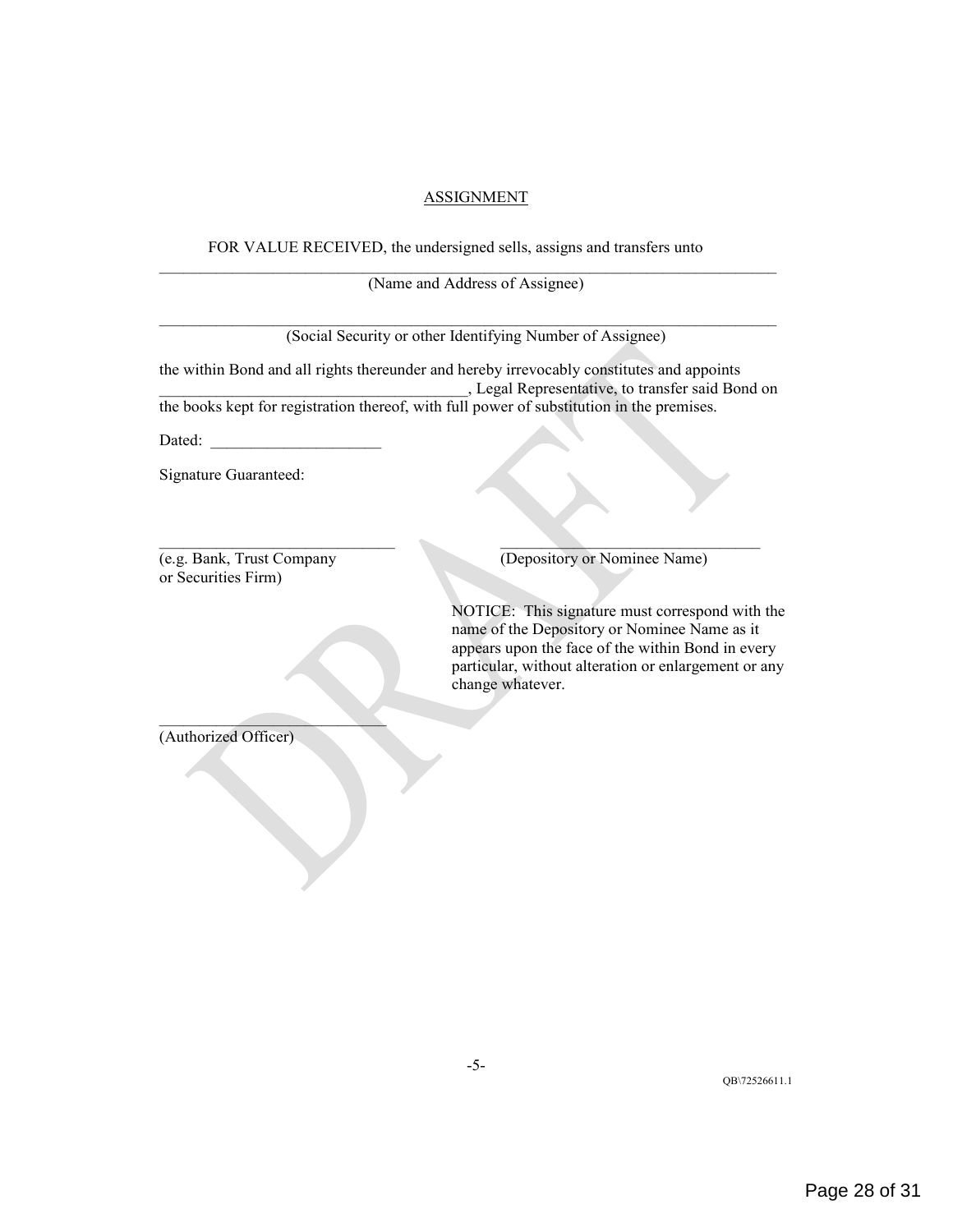<span id="page-28-0"></span>

| $\mathbf 1$    | <b>RESOLUTION NO.</b>                                                                                   |
|----------------|---------------------------------------------------------------------------------------------------------|
| $\sqrt{2}$     |                                                                                                         |
| $\mathsf S$    | <b>INITIAL RESOLUTION AUTHORIZING GENERAL OBLIGATION BONDS IN AN</b>                                    |
| $\sqrt{4}$     | AMOUNT NOT TO EXCEED \$1,500,000 FOR COURTHOUSE FACILITIES                                              |
| 5              |                                                                                                         |
| $\sqrt{6}$     | <b>WHEREAS</b> , on February 18, 2021, the County Board of Supervisors of Sawyer County,                |
| $\overline{7}$ | Wisconsin (the "County") by a vote of at least 3/4 of the members-elect, adopted an initial             |
| $\,8\,$        | resolution authorizing the issuance of general obligation bonds or notes in an amount not to exceed     |
| $\mathsf 9$    | \$8,000,000 for the public purpose of paying the cost of courthouse facilities, utilities, furnishings, |
| 10             | equipment, and other required operational components (collectively, the "Project");                     |
| 11             |                                                                                                         |
| 12             | <b>WHEREAS</b> , the costs of the Project are higher than anticipated and the County Board of           |
| 13             | Supervisors deems it to be necessary, desirable and in the best interest of the County to borrow an     |
| 14             | additional amount not to exceed \$1,500,000 to finance the Project through the issuance of one or       |
| $15\,$         | more series of general obligation bonds or promissory notes pursuant to Chapter 67, Wisconsin           |
| 16             | Statutes.                                                                                               |
| 17             |                                                                                                         |
| 18             | NOW, THEREFORE, BE IT RESOLVED by the County Board of Supervisors of                                    |
| 19             | Sawyer County, Wisconsin, that:                                                                         |
| 20             |                                                                                                         |
| 21             | Section 1. Authorization of Obligations. There shall be issued, pursuant to Chapter 67,                 |
| 22             | Wisconsin Statutes, one or more series of general obligation bonds or promissory notes (the             |
| 23             | "Obligations") in an aggregate amount not to exceed \$1,500,000 for the public purpose of paying        |
| 24             | the cost of the Project.                                                                                |
| 25             |                                                                                                         |
| 26             | Section 2. Sale of Obligations. The County Board hereby authorizes and directs that the                 |
| 27             | Obligations be offered for public sale. At a subsequent meeting, the County Board shall consider        |
| 28             | such bids for the Obligations as may have been received and shall take further action to approve        |
| 29             | the details of the Obligations and authorize the sale of the Obligations. The Obligations may be        |
| 30             | issued on a tax-exempt basis, a taxable basis, or a combination thereof.                                |
| 31             |                                                                                                         |
| 32             | Section 3. Official Notices of Sale. The County Clerk, in consultation with the County's                |
| 33             | financial advisor, PMA Securities, LLC ("PMA"), shall be and hereby is authorized and directed          |
| 34             | to cause notices of the sale of the Obligations to be disseminated in such manner and at such times     |
| 35             | as the County Clerk may determine and to cause copies of complete Official Notices of Sale and          |
| 36             | other pertinent data to be forwarded to interested bidders as the County Clerk may determine.           |
| 37             |                                                                                                         |
| 38             | Section 4. Official Statement. The County Clerk (in consultation with PMA) shall cause                  |
| 39             | an Official Statement to be prepared and distributed. The appropriate County officials shall            |
| 40             | determine when the Official Statement is final for purposes of Securities and Exchange                  |
| 41             | Commission Rule 15c2-12 and shall certify said Official Statement, such certification to constitute     |
| 42             | full authorization of such Official Statement under this Resolution.                                    |
| 43             |                                                                                                         |
| 44             | Section 5. Conflicting Resolutions; Severability; Effective Date. All prior resolutions,                |
| 45             | rules or other actions of the County Board or any parts thereof in conflict with the provisions hereof  |
| 46             | shall be, and the same are, hereby rescinded insofar as the same may so conflict. In the event that     |

QB\72745446.1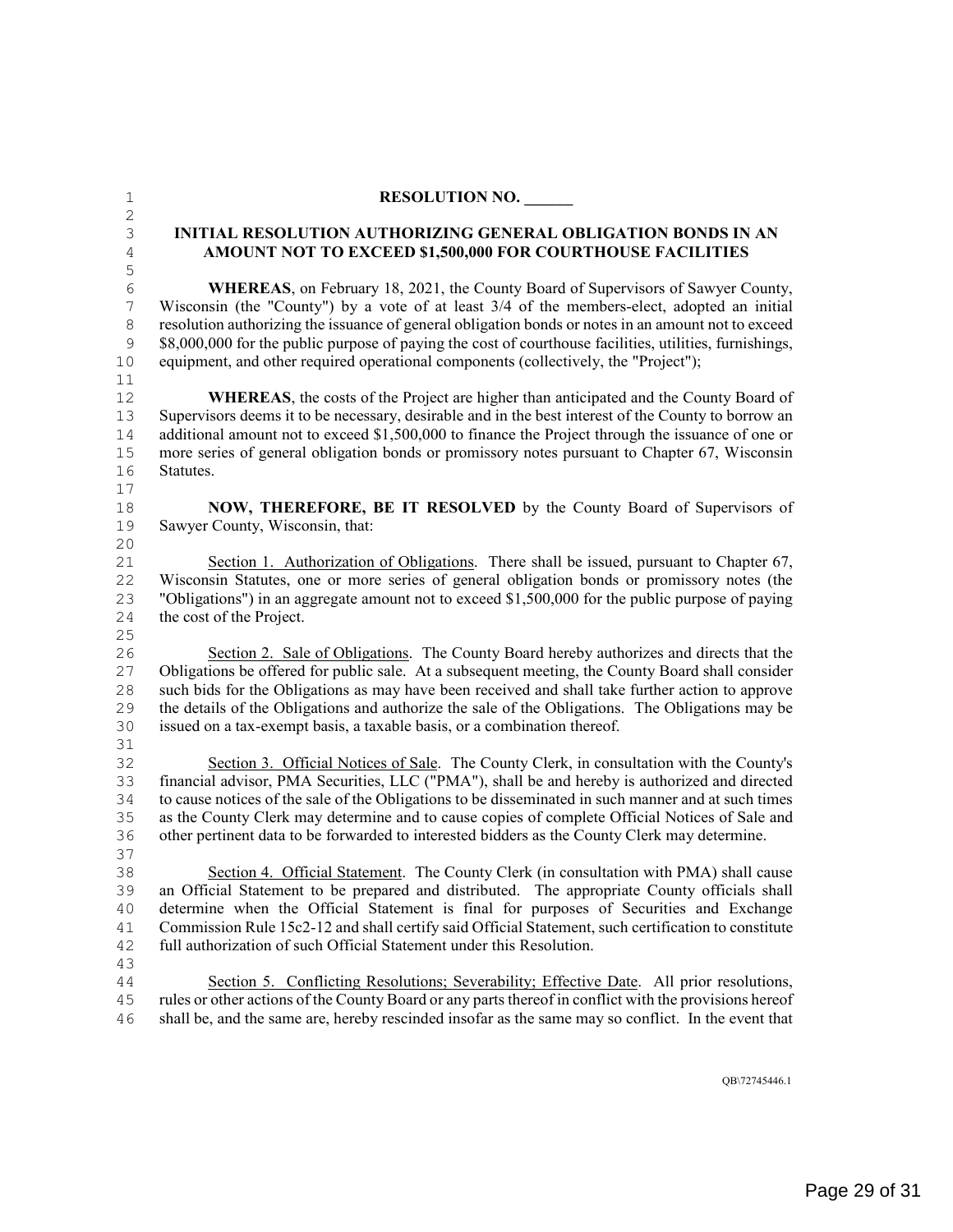47 any one or more provisions hereof shall for any reason be held to be illegal or invalid, such illegality or invalidity shall not affect any other provisions hereof. The foregoing shall take effect

- 48 illegality or invalidity shall not affect any other provisions hereof. The foregoing shall take effect immediately upon adoption and approval in the manner provided by law.
- immediately upon adoption and approval in the manner provided by law.
- 50<br>51

51 *(Signatures Appear on the Following Page)*